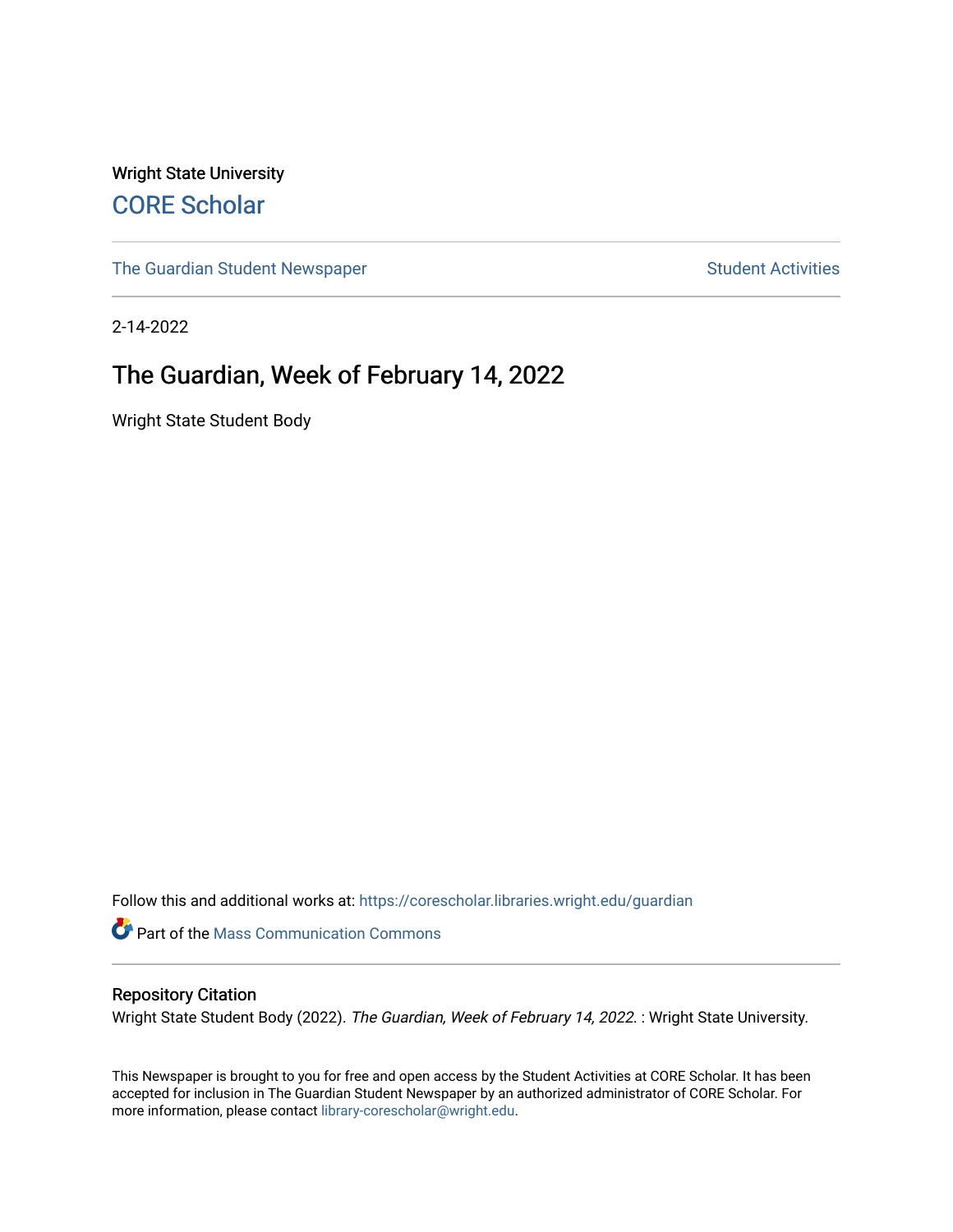

Weekly Horoscopes Star Signer February 14, 2022

 Some of us clean when we are bored, and some of us clean while we procrastinate, but what kind of cleaner are you? Read here to find out how you clean based on your zodiac sign.

#### **ARIES**

 Aries, you are the most normal of all the signs when it comes to cleaning. You clean when you see it needs to be done and that is about it. You often get bursts of motivation to clean, but those are few and far between.

#### **TAURUS**

 Taurus, you are extremely meticulous about cleaning. You have a long drawn out plan and schedule. You have certain cleaning activities that you do every week, month, and year.

#### **GEMINI**

 Gemini, you are the kind of person that finds cleaning calming and satisfying. You don't always clean, but when you do, you find that it clears your mind and puts you at ease.

#### **CANCER**

 Cancer, you don't really clean unless it is absolutely necessary. You'll let your room get so dirty that you can't see the floor. However, when dust or dirt accumulates, you find time to clean.

#### **LEO**

 Leo you are an absolute go-getter. When you set your mind to something, nothing gets in the way, but that doesn't really apply to cleaning. You are so busy that oftentimes cleaning gets pushed aside. You make small efforts once in a while, but that's about it.

#### **VIRGO**

 Virgo gets the best of both worlds when it comes to cleanliness. They are meticulous when it comes to dirt and dust. You won't find a virgo's room to be dirty. However, they may not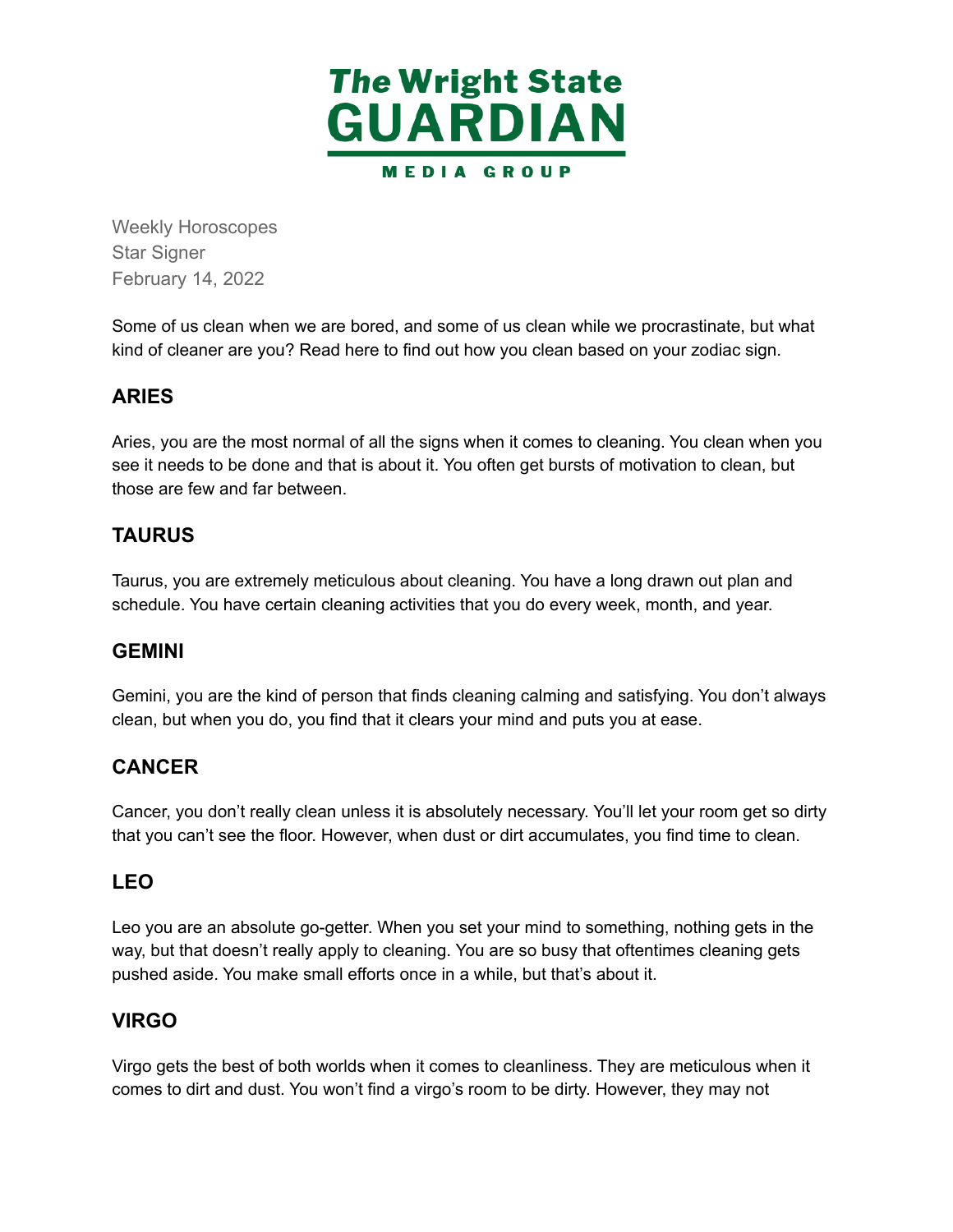

 necessarily be what you call organized. They need a little bit of mess to fuel their creative minds.

#### **LIBRA**

 Libra, you are perhaps the least likely to clean out of all of the signs. You find it to be a waste of time. If your furniture is going to continue to collect dust, then what is the point? If the floor will continue to attract your clothes… what is the point in picking them up?

#### **SCORPIO**

 Scorpio, you often use cleaning as a form of procrastination. If you have things that you don't want to do, it is always the perfect time to clean. That also means that if you are having fun, cleaning is not likely to happen.

#### **SAGITTARIUS**

 Sagittarius, you are one that takes pride in how lazy you can be. You put in the work when it matters, but cleaning does not fit in that category. It is likely that you will only do the dishes when you run out of plates or only do the laundry when you run out of clothes.

#### **CAPRICORN**

 Capricorn, you are perhaps what everyone would call the clean freak or germaphobe. You like everything to be clean and organized at all times. The coronavirus is perhaps the worst thing that has happened to you in your lifetime and you are terrified of catching it.

#### **AQUARIUS**

 Aquarius, you are always down to earth and ready to set aside time to do the necessary cleaning and help others with theirs. Don't let this fool you though, even though you clean, it isn't really thorough.

#### **PISCES**

 Pisces, cleaning is kind of an in-the-moment activity for you. You clean when you feel like it and only when you feel like it. When you do end up cleaning, you go all in and make sure you do a good job. You try to make cleaning fun too.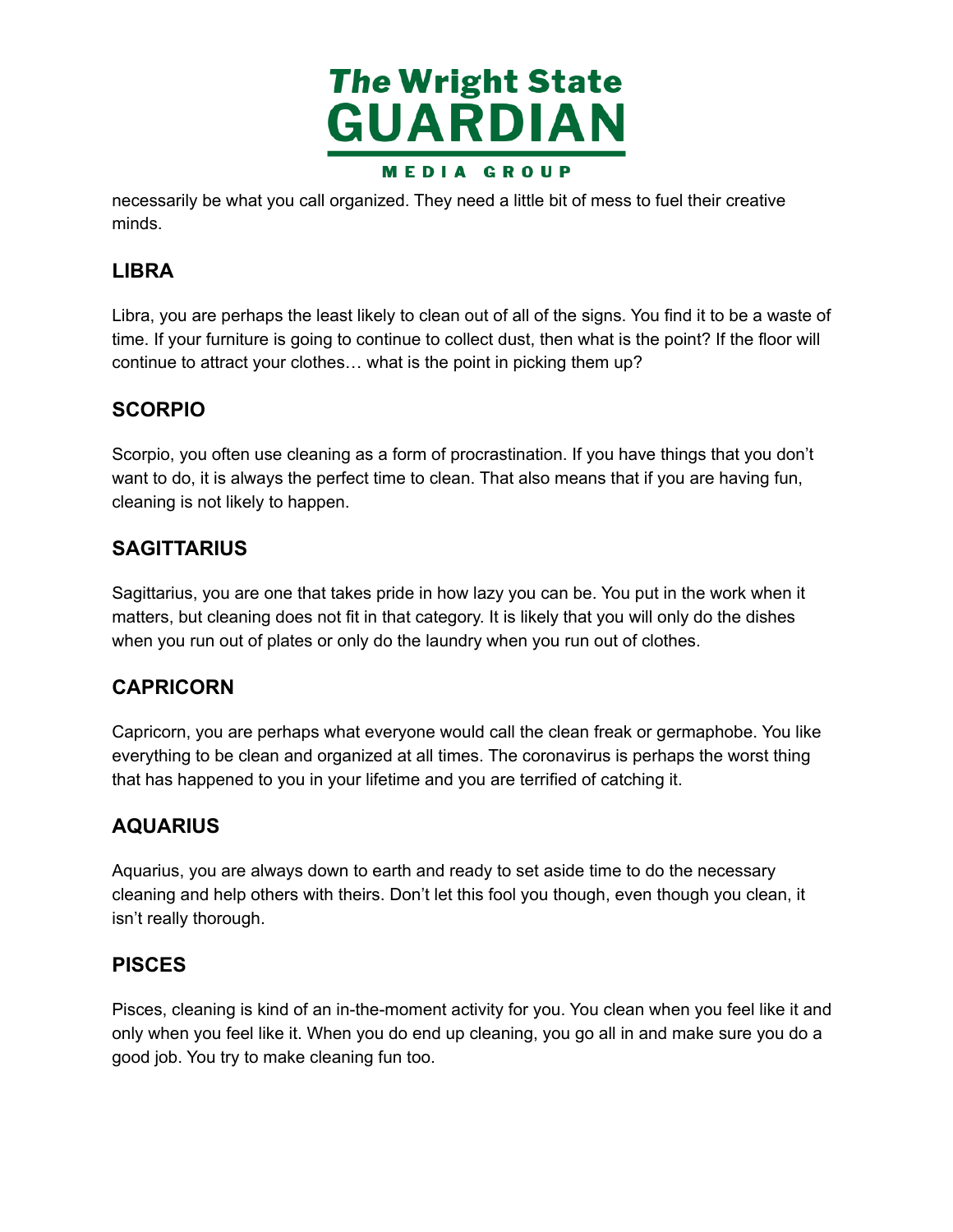

 Events on Campus Week of Feb. 14 February 14, 2022 Alexis Wisler

 Events for the week of Monday, Feb. 14 include UCIE Convo Club, Puppy Kissing Booth and several Valentine's Day bake sales.

### **Monday, Feb. 14**

- 9 a.m. | Cru Men's Group | Student Union Explorer Room
- 10 a.m. | ACE Valentine's & Superbowl Bake Sale | Student Union Upper Atrium
- 11 a.m. | Sigma Gamma Rho Sorority Inc. Hugs and Kisses | Student Union Market
- 11 a.m. | Equip 4 Life A Rose for a Life | Student Union Market
- 11 a.m. | Women's Club Volleyball Valentine's Day Bake Sale | Student Union Market
- 12 p.m. | UCIE Popcorn Monday | UCIE Office, E19 Student Union
- 12 p.m. | EWB Valentine's Day Bake Sale | Russ Engineering Center Lobby
- 1:30 p.m. | Christians on Campus Bible Study | Rike 157
- 2 p.m. | UCIE Convo Club | UCIE Office, E190 Student Union
- 2:30 p.m. | Raider Pups Puppy Kissing Booth | Student Union Atrium
- 5 p.m. | Tabletop Club Presents: Game Night | Medical Sciences 127 and 143
- 7 p.m. | Cru Men's Group | Student Union Explorer Room

#### **Tuesday, Feb. 15**

- 12 p.m. | Chi Alpha Campus Ministries Tabling | Student Union Market
- 12 p.m. | EWB Valentine's Day Bake Sale | Russ Engineering Center Lobby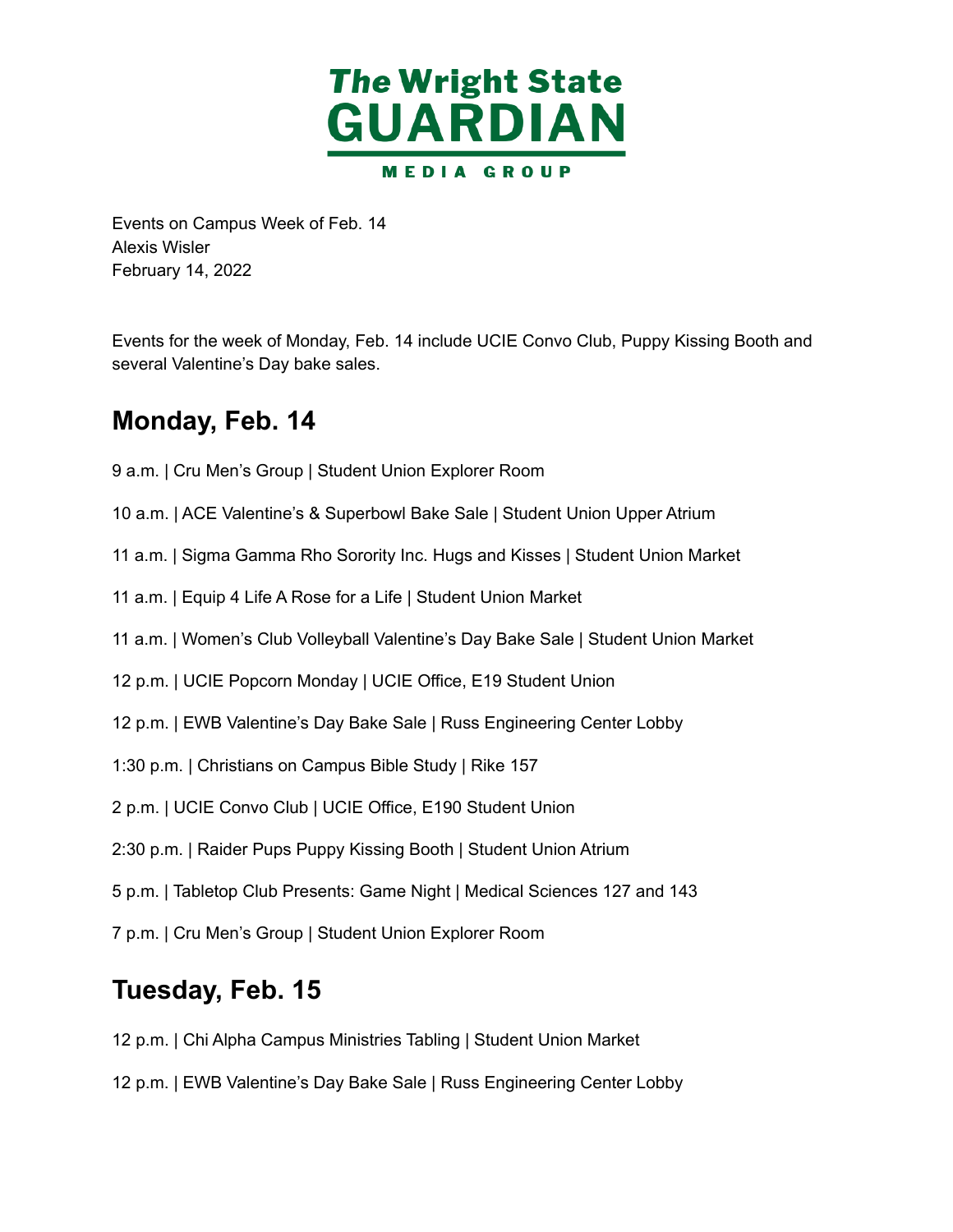

- p.m. | UAB Wright Match | Student Union Atrium
- 5:30 p.m. | Campus Recreation Running | Alumni Tower
- p.m. | Management Club Guest Speaker: Kim Rex | Student Union Discovery Room
- p.m. | Tabletop Club Ludo's Dissonance | Rike 044

### **Wednesday, Feb. 16**

a.m. | Chi Alpha Campus Ministries Tabling | The Hangar

- p.m. | Monthly Fraternity and Sorority Life Brownbag Chat | Student Union 103
- p.m. | EWB Valentine's Day Bake Sale | Russ Engineering Center Lobby
- p.m. | H20 Church Night Life Group | Oelman 135

# **Thursday, Feb. 17**

10:30 a.m. | Miracle Makers Bake Sale | The Hangar p.m. | EWB Valentine's Day Bake Sale | Russ Engineering Center Lobby p.m. | Christians on Campus Bible Study | Rike 157 3:30 p.m. | UCIE Convo Club | UCIE Office, E190 Student Union p.m. | Tabletop Club Presents: Game Night | Medical Sciences 127 and 143 5:30 p.m. | Campus Recreation Running | Alumni Tower p.m. | H20 Church Night Life Group | Allyn 124

# **Friday, Feb. 18**

p.m. | EWB Valentine's Day Bake Sale | Russ Engineering Center Lobby

p.m. | On the Socialist Calculation Debate | Pathfinder Lounge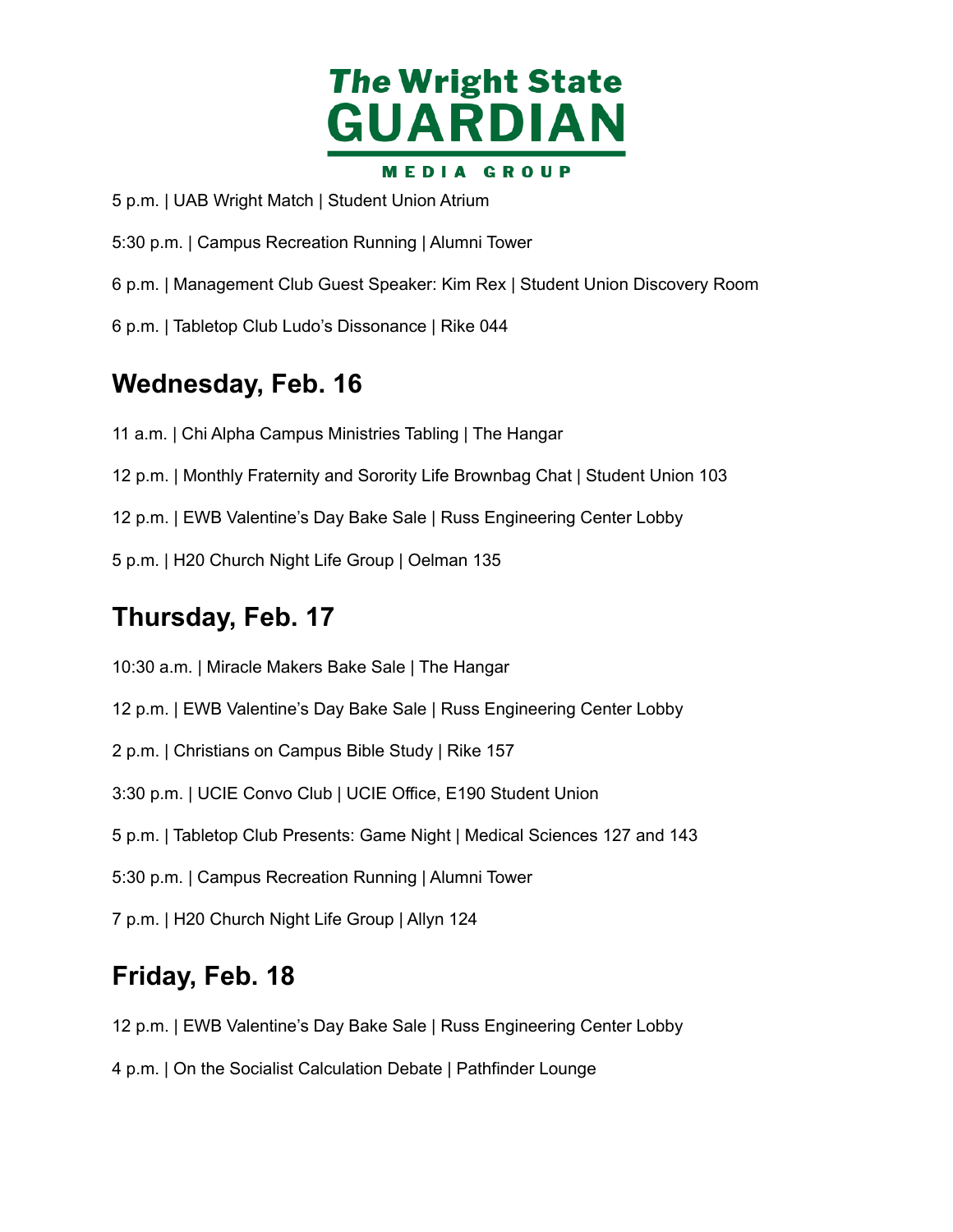

p.m. | Delta Zeta Valentines Day Celebration | Rike 160

p.m. | Kappa Delta Sorority Board Game Night | Medical Sciences 127

6:30 p.m. | Tabletop Club Presents: DND 1010 | Fawcett 204

### **Saturday, Feb. 19**

a.m. | Single-Payer Saturday – Sick Around the World | Online

p.m. | Raider Pups Chipotle Fundraiser | Chipotle

#### **Sunday, Feb. 20**

a.m. | Black Student Union Church Service | Mt. Calvary Missionary Baptist Church

a.m. | H20 Church Sunday Service | Student Success Center 009

p.m. | College Panhellenic Council Recruitment Counselor Reveal | Medical Sciences 120

5:30 p.m. | AARC Soul Food Sunday | Honors Community Plaza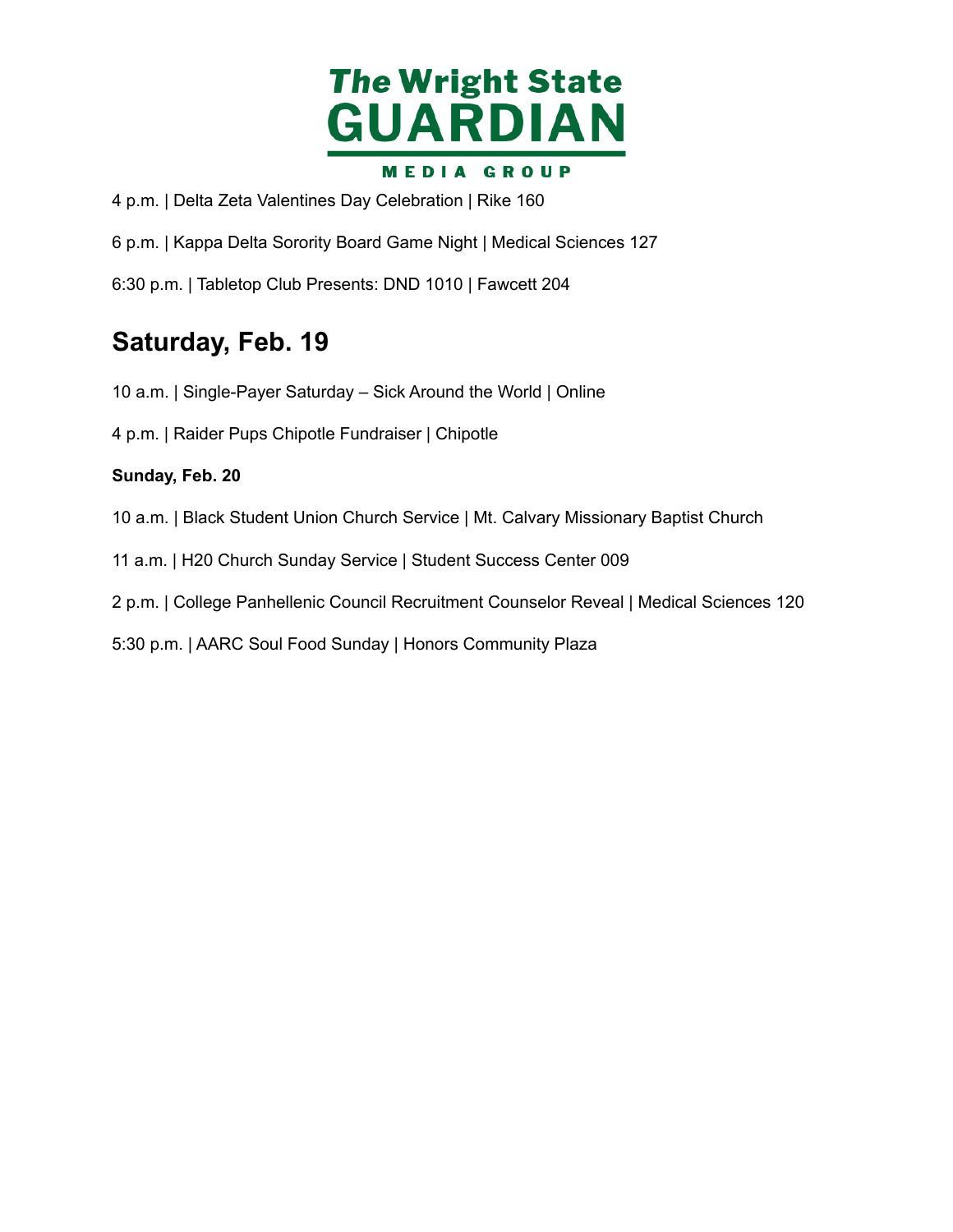

 Women's Basketball: Strong Homestand VS IUPUI and UIC February 14, 2022 Noah Kindig

 Wright State University (WSU) Women's Basketball had its best weekend of conference play so far this season versus the Indiana University–Purdue University Indianapolis (IUPUI) Jaguars and the University of Illinois-Chicago (UIC) Flames.

 The Raiders fell to the first-place Jaguars 73-60. But WSU gave IUPUI a scare, tying the game at 46 halfway through the third quarter and shooting better in the paint and nearly even from three.

 WSU used that momentum to shut down UIC's offense two days later, forcing 30 turnovers throughout the game that would eventually go the Raiders' way, 69-63.

 "I mean, to shoot better than them from the floor and almost even from three, that's excellent," Kari Hoffman, head coach for WSU, said after the game against IUPUI. "Offensively, I'm proud of our players and how they played."

# **Testing IUPUI**

 The Jaguars have not only been a dominant force in the Horizon League (HL) this season, currently ranked first in the conference, but have challenged ranked opponents as well. The team took Michigan, currently ranked #4 in the nation, into overtime, and beat #25 Iowa at the buzzer with a last-second basket.

 The Raiders came into the contest with a plan to deal with three-time HL Player of the Year Macee Williams, putting WSU's 6 '3'' Jada Wright on Williams, denying her the shots that she wanted.

 "The plan was to not over help and make her make back-to-the-basket moves," Hoffman said. "She still does what she does, but it seemed to work, especially in the long stretches."

 The Jaguars would struggle to break through WSU's defense in stretches of the game, allowing the Raiders to stay in the contest by making a 12-3 run in the second quarter and a 16-4 run straight out of halftime.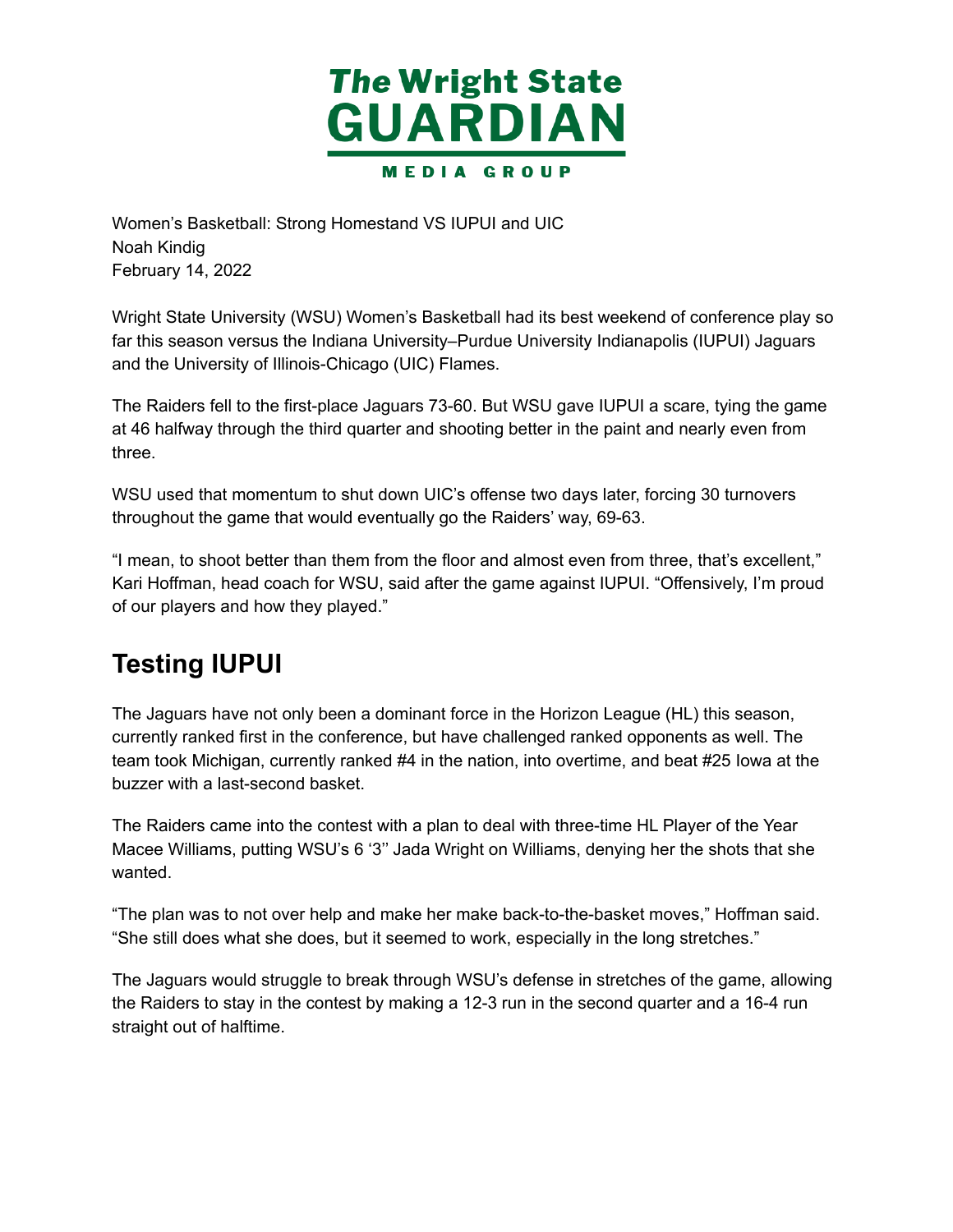

 "We got them on their heels," Jada Roberson, a junior guard for WSU, said. "That was the plan, start from the defense and the offense will come. Execute on defense and whatever happens on offense happens."

 By keeping Williams from taking easy shots and with Wright, Roberson, Destyne Jackson, Channing Chappel and other WSU players driving to the basket, the Raiders ended up outsourcing IUPUI in the paint by 18 points.

 "To outscore them in the paint by that much, 18 points more than them in the paint, I would never have guessed that against Macee Williams," Hoffman said.

# **Taking care of the ball**

 In the rebound win against UIC two days later, it was WSU's defense and turnovers that haunted the Flames' offense all game.

 UIC gave up the ball 18 times in the first half alone and 30 times throughout the game, stopping their offense before it could even start.

 Jada Wright played a big part in this game as well, bringing down 15 rebounds with four steals and four blocks to secure the game for the Raiders on the defensive end.

 On the offensive end, the Raiders balanced scoring incredibly well this game, with six players scoring seven or more points, and all of WSU's players putting in at least a basket.

 "I feel like we've been playing together more than we ever do," Roberson said. "lately, we've been having a problem of sharing the ball or getting in the groove of our play, but we executed for sure."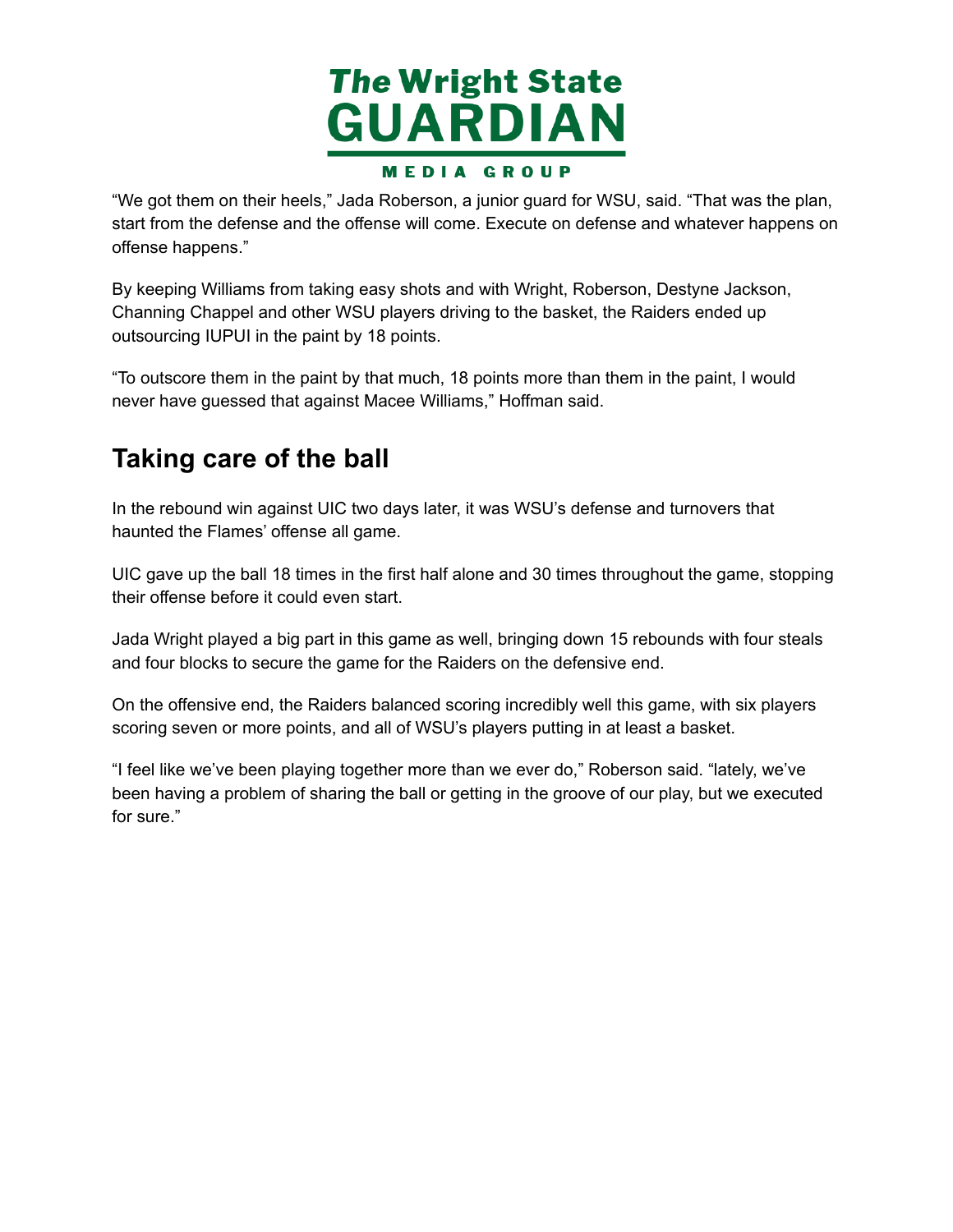

 Raiderthon: What it is and How to Get Involved Now February 15, 2022 Eliza Jackson

 Wright State University Miracle Maker's hosted a Q&A event on Thursday, Feb. 10 to discuss their upcoming fundraiser event, Raiderthon.

# **What Is Raiderthon?**

 Raiderthon is a big end-of-the-year celebration at Wright State University. The Miracle Makers fundraise all year round and at the end of the year, they celebrate to thank the WSU community and everyone who has given their support. It is a 12-hour dance marathon, but students do not have to dance the entire time.

 Raiderthon is not all about the dancing. They also have performers, 4 Paws dogs showing tricks and magicians. There will also be inflatables, games, raffles and prizes to be won.

 "The big thing that really makes Raiderthon a great event are the miracle kids that come out," President of WSU Miracle Makers, Abigail Adams, said.

 Joining the students will be the miracle kids from Dayton Children to share their stories and how meaningful Raiderthon is to them and how the fundraising has impacted their lives.

# **How have they helped?**

 Miracle Makers fundraising has raised 360,000 dollars through WSU. Even though Raiderthon has not occurred since 2019 due to Covid, they were able to treat over 380,000 kids each year.

 The closest Dayton Children's is conveniently 15 minutes away from WSU. The funds raised have gained access to mental health resources for the children and also helped develop a center for Health Equity dedicated to addressing social determinants of health.

 WSU has also funded a Canine Co-pilot program where dogs come to make sure kids feel safe and cared for inside the hospital. They are trained to reduce the stress and anxiety in the kids who might be nervous about different procedures.

### **How can you help?**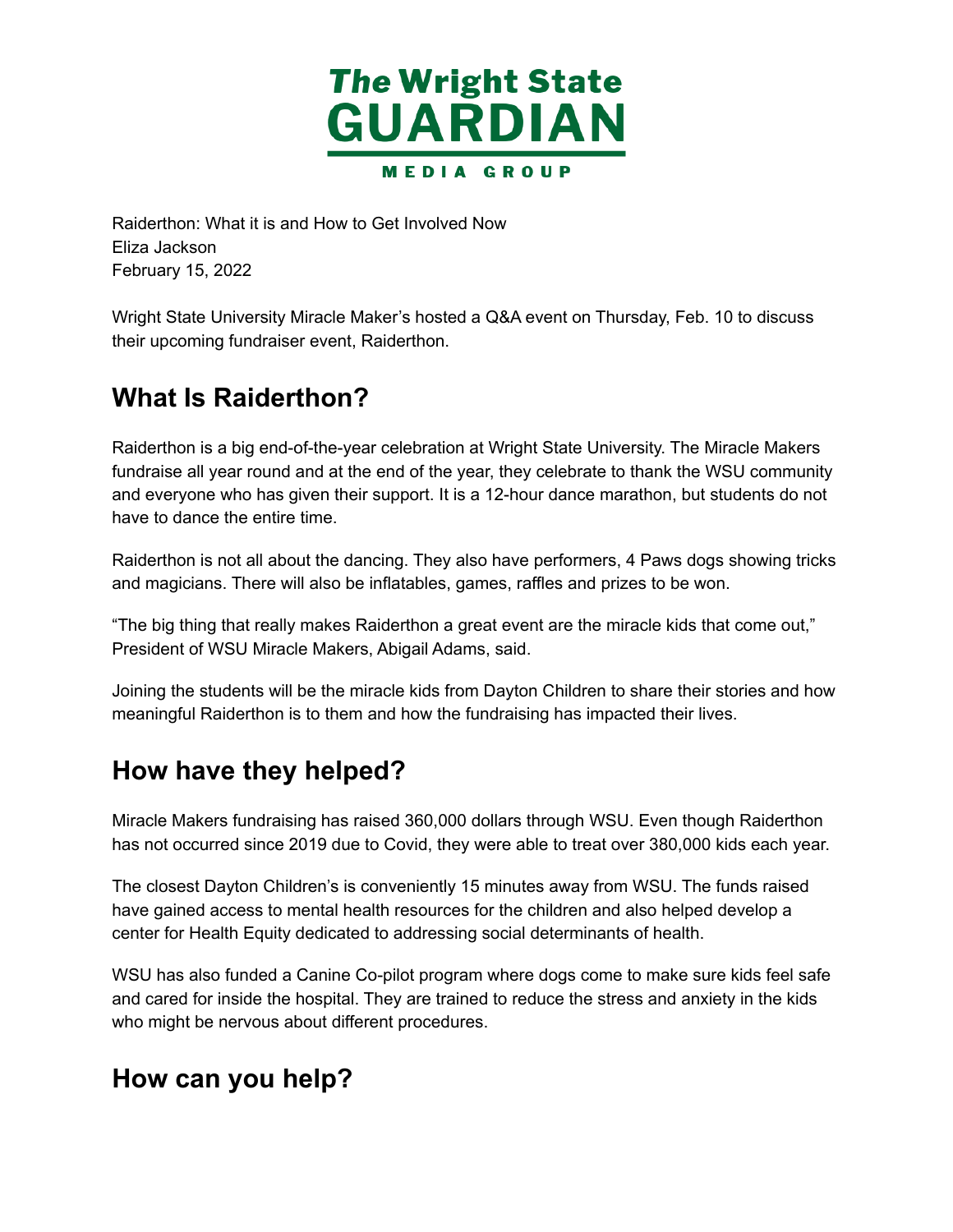

There are multiple ways a student can help the program.

 One of the ways is registering as either a team member or an individual to come and volunteer at Raiderthon. Students can join the Morale team and even become an emcee of Raiderthon. They can also volunteer with Miracle Makers and their future events.

 "I volunteered with the Miracle Makers my Sophomore year. I didn't know much about it but I was just happy knowing I was helping out the kids at Dayton Children's," WSU student Brittanny Lamb said.

Students can also fundraise for the event.

 On the Miracle Makers website, there is a fundraising guide with tips to help participants raise money. There are multiple sponsorships within this program including students and organizations from WSU. Some of these orgs are Student Government Association (SGA), University Activities Board (UAB) and Kappa Delta. Each sponsor receives incentives as a thank you for their support.

 The last way to help out is to simply attend the Raiderthon event. Students can come and show their support of WSU Miracle Makers and the kids at Dayton Children's Hospital.

 "I loved Raiderthon, I went my freshman year and it was really exciting and colorful," WSU student Brianna Green said.

The event is Saturday, April 9, and is welcome to anybody, not just WSU students.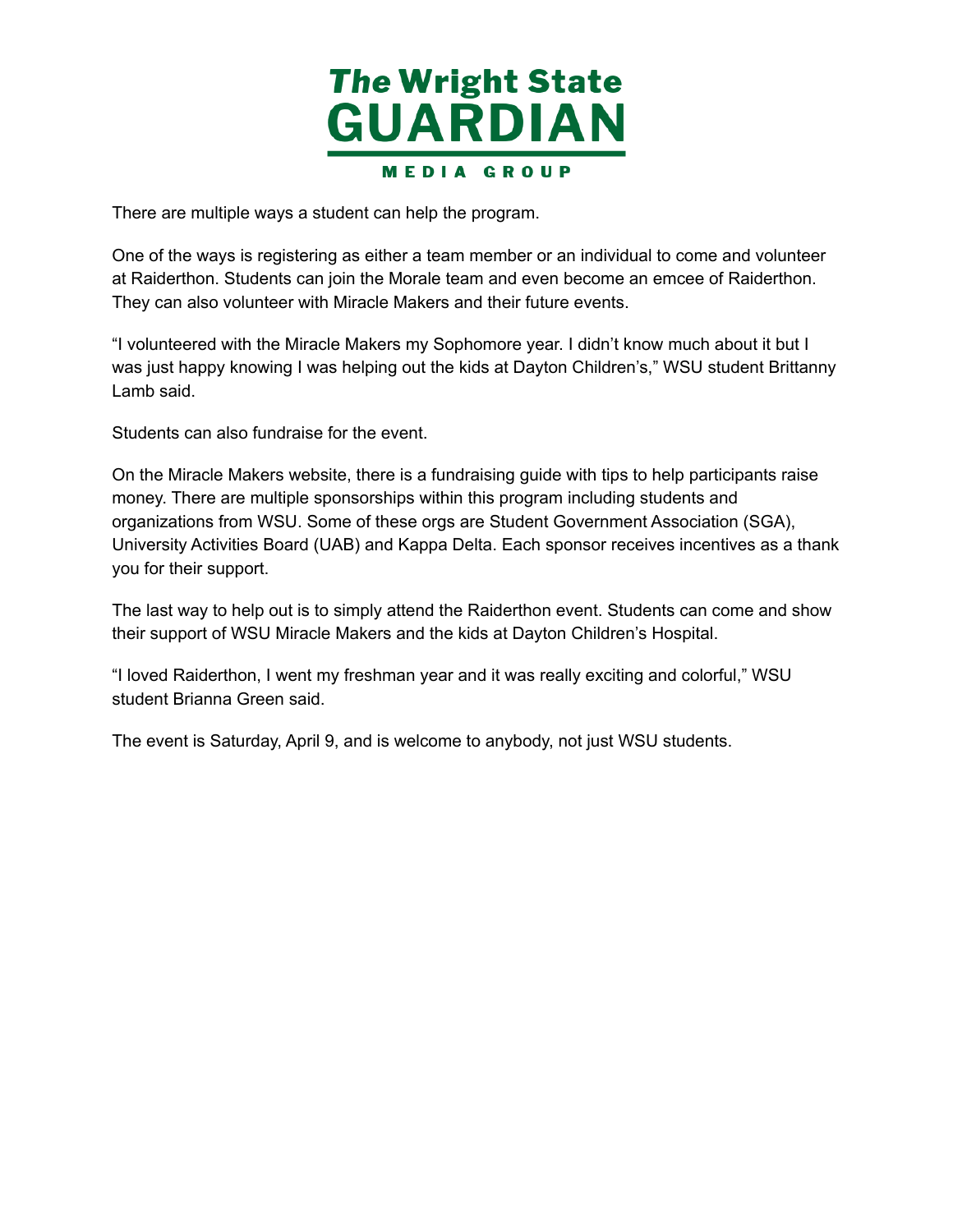

 WSU Continues Search for Intercultural Specialist After Abrupt Vacancy February 15, 2022 Jamie Naylor

 Search for a new Wright State University (WSU) Latino Center intercultural specialist began after the previous specialist left the university unexpectedly. Students reflect on the lack of support during this time.

# **Past specialist**

 February marks the third month the Latino Center has been without an intercultural specialist. The past specialist, Fermine Recarte, who joined the university in spring 2021, unexpectedly left the university in December 2021 for reasons unknown.

 "It was just a complicated matter that was addressed through Human Resources and addressed through institutional administration," Kevin Huang, intercultural specialist for the Asian and Native American Center, said.

 Huang further explained that he did not know the exact reason why Recarte suddenly left the university.

### **Searching for a replacement**

 Huang, along with Dr. Michael Saville, WSU professor and student advisor to the Society of Hispanic Professional Engineers, led the search committee to replace Recarte.

 The position was posted to the university's website on Dec. 21, 2021, while the committee formed in January 2022 and the chairs were recently appointed in February.

 According to Saville, the committee will start to review three applicants starting Feb. 14. Both Huang and Saville, along with the committee, are looking for candidates that will collaboratively work with students and the other centers. They are also looking for those with good leadership and organizational qualities.

 "We did learn that we need someone who has that leadership ability, someone who will show up and be there for the students, someone who will be able to handle the administrative requirements," Saville said.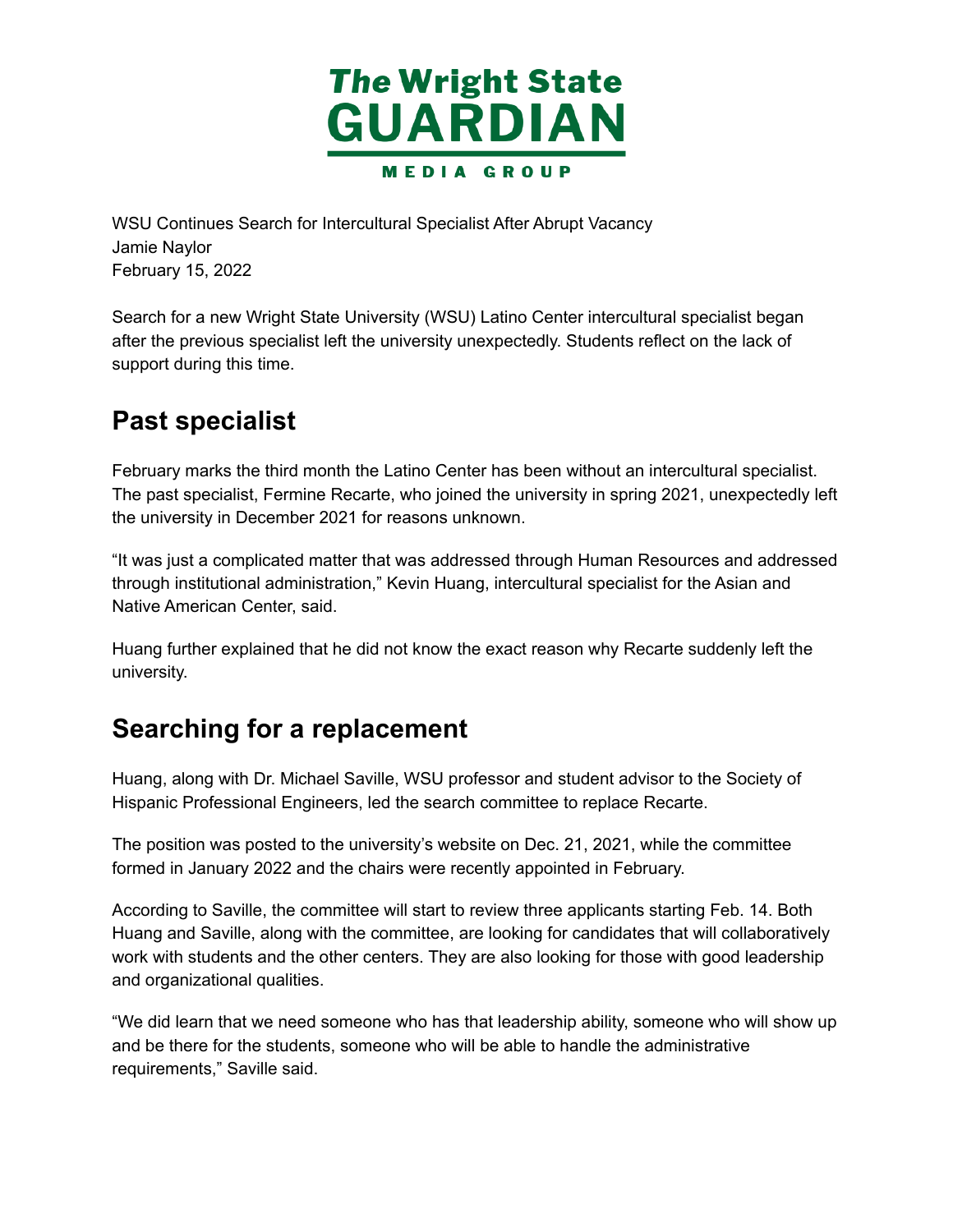

### **Student opinions**

 WSU students in the Latino and Hispanic communities use the center as a safe space, resources and social support system. Without a specialist to lead the center, many operations and events have come to a halt.

 Students like freshman Andre Torres are discouraged over the loss of a leader for the Latino Center.

"Now that it [the support] is gone, it hurts," Torres said.

 Torres, who is of Puerto Rican descent, explained how he used the center to find his social community and how he felt a natural connection with the center and the people in it. He compared the loss of support from the center and the loss of an intercultural specialist to a security blanket being taken from a child.

 Now that the center is less active, Torres is looking to other organizations, like Greek Life, to find a sense of community again.

 He did report that he would gladly start visiting the Latino Center again if an intercultural specialist was found in the coming months.

 An average search and hiring process for an intercultural specialist takes around seven months, according to Huang. The committee is wishing to expedite the process so the center can receive adequate support.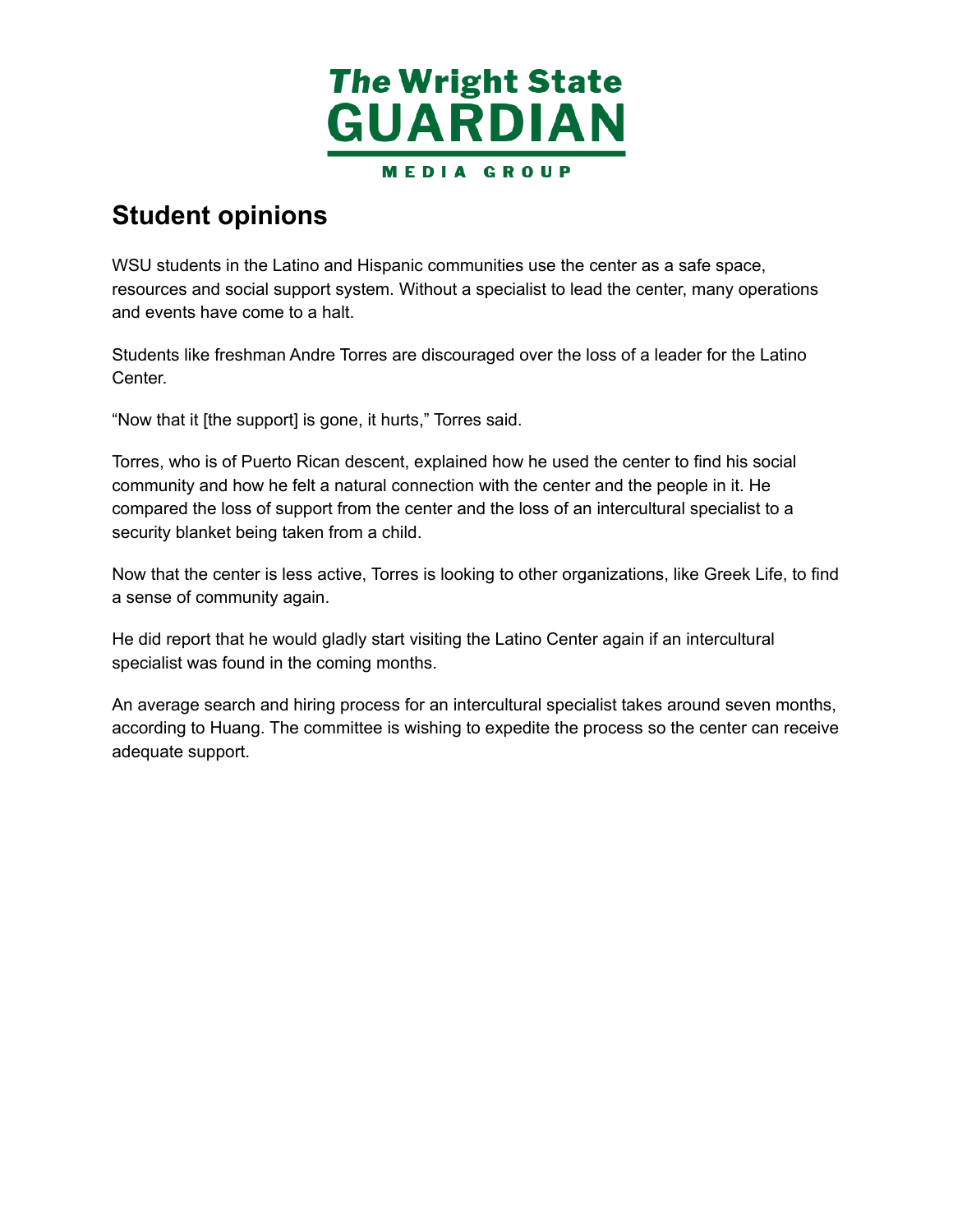

 Upcoming WSU Theatre Productions: Telling Important Stories on Stage February 16, 2022 Tobi Brun

 The Wright State University (WSU) Theatre Department is in its fourty-fifth production season in the 2021-22 school year. The collective department is bouncing back from the effects of the pandemic and is returning to its stages with plans in place to ensure the safety of its fans from COVID.

# **Current Season**

 For the spring 2022 semester, the theatre department is performing three upcoming shows: "Sweat," "Gondoliers" and "Sweet Charity." The current show "Sweat" runs Thursday, Feb. 10, through Sunday, Feb. 20 at the Festival Playhouse in the Creative Arts Center (CAC).

 "Sweat" is a prize-winning contemporary drama written by Lynn Nottage that takes place in both 2000 and 2008 in industrial Redding, Pennsylvania.

 "'Sweat' talks about people who don't often get a voice. Those are the ones who tend to be affected most by the world around them. Often the choices we make are for survival, not because we want them. But, it's because we feel they are our only choice. The truth of the matter is until you've had everything you know taken away, you don't know what choice you would make. And that's what they're going through in this play," visiting guest director Shaun Patrick Tubbs said in the show's press release.

Lead Actress Zavi Odetta said that "Sweat" is a story that needs to be told.

 "It's been an honor to be a part of this show. "Sweat" is a story about real working-class people facing real problems that are still happening today. I am grateful that myself and this talented cast get to share the journey of these nine individuals," Odetta said.

# **Covid-19**

 To any students who wish to view a performance at the CAC but are concerned with the COVID precautions, artistic director of the Department of Theater Dance and Motion pictures Joe Deer reassures that the CAC follows all pandemic guidelines enforced by WSU.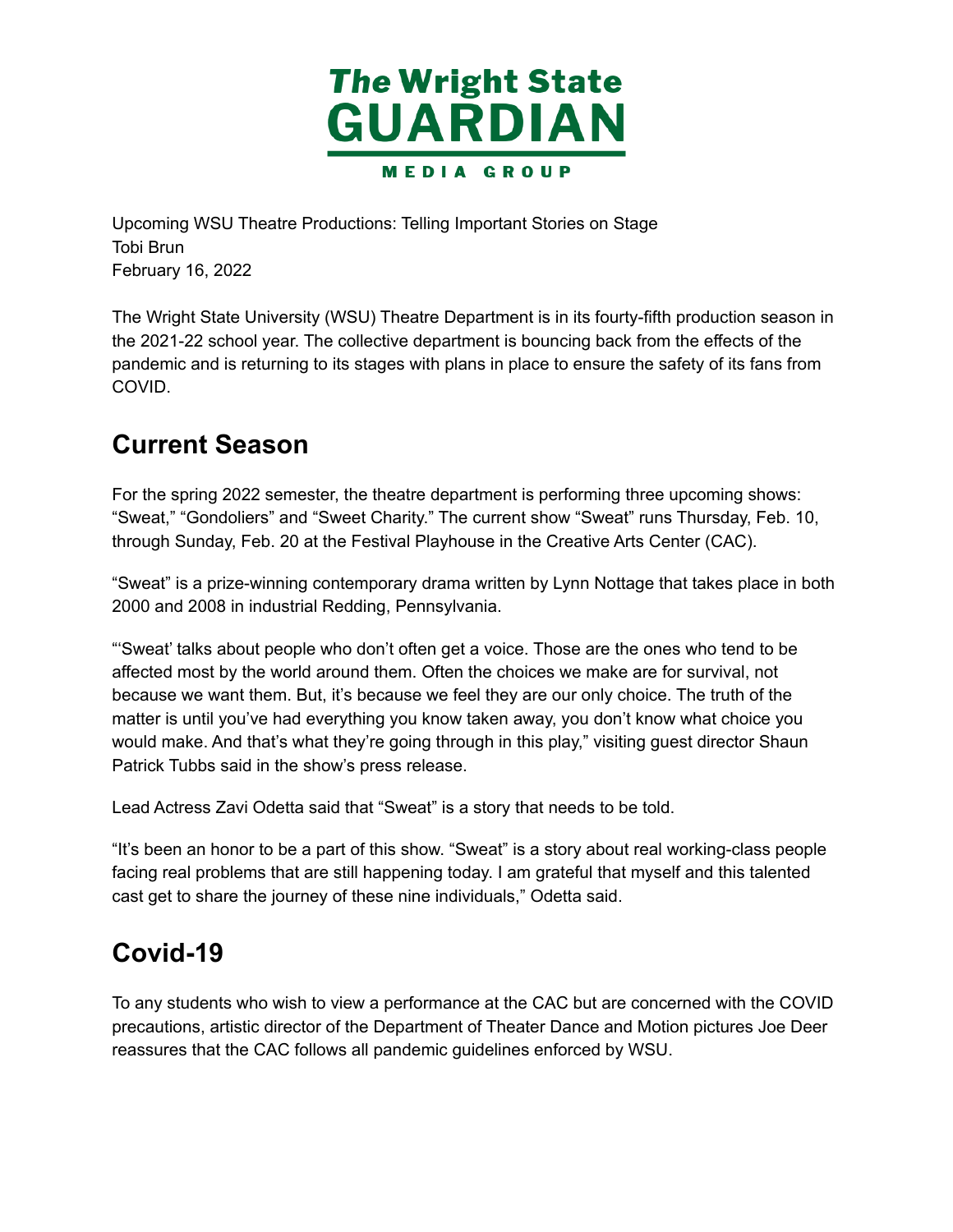

 "Everyone wears masks. Wright State mandates all masks all the time so we're safe. Ultimately, if somebody is uncertain about coming, they can come and take a seat that's at a distance, as we are not filling the space to capacity. Otherwise, if you feel unsafe about it, you have to follow what your personal tolerance is," Deer said.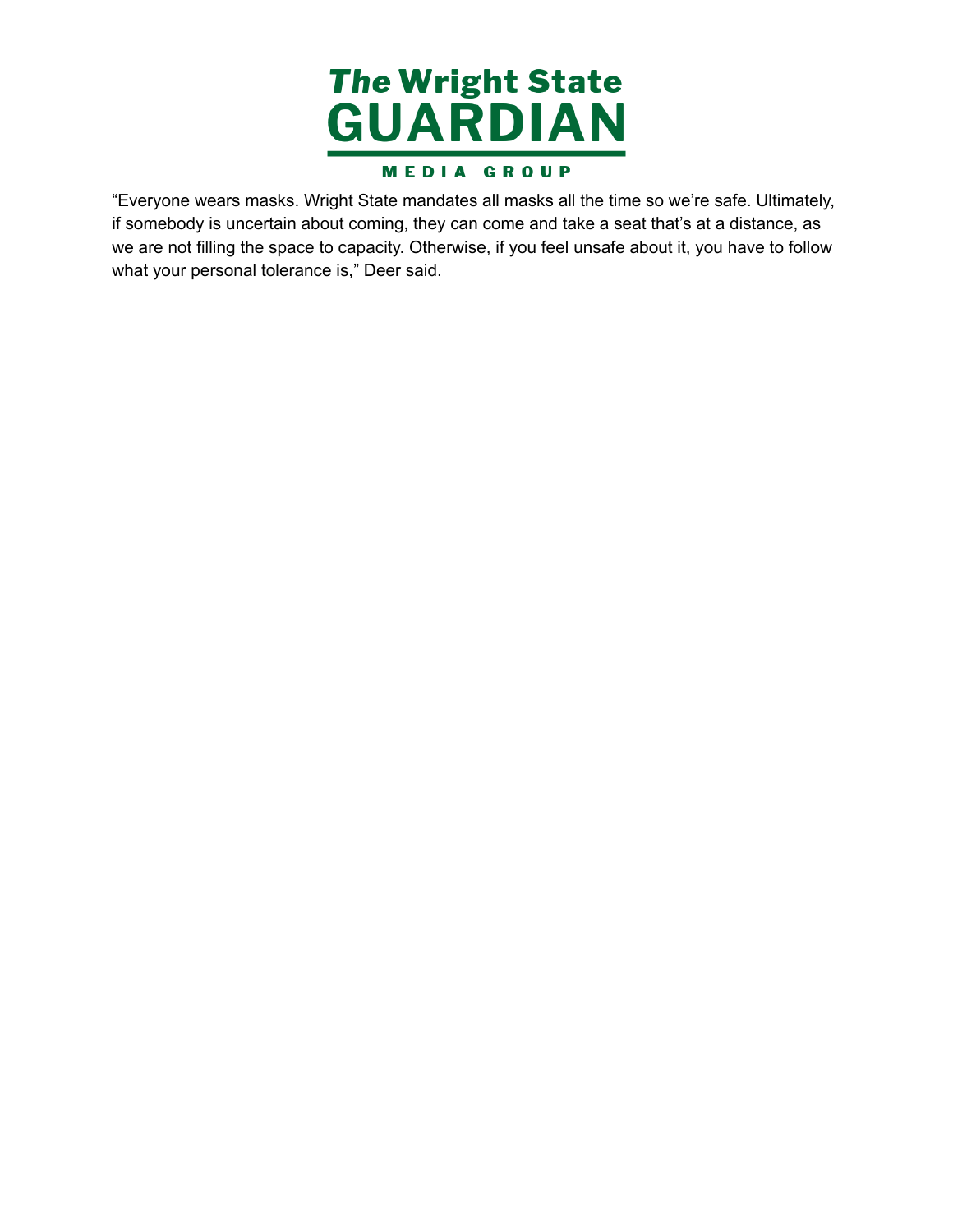

 Overcoming Intimidation: Getting Started at the Gym, Campus Rec February 16, 2022 Tobi Brun

 Located in the Student Union, the Wright State University (WSU) fitness center is home to classic gym equipment and staffed by a knowledgable community from the recreation department. The fitness center is free to all currently enrolled students and has been since its launch in 2007.

# **Getting involved**

 Any student interested in getting involved in the Recreation Center but does not know where to start is not alone, said Recreation Program Director Billy Willis.

 "For a student who might be intimidated about where to start working out in a gym, we have many resources. We have a youtube channel with instructional videos, and we have classes for beginners, Hit the Weights (HtW) and Women On Weights (WOW). They are open to everyone as an intro to weightlifting and using weight machines, and some helpful tips on form," Willis said.

 The atmosphere in the fitness center is welcoming and energetic according to student employee Vaibhan Gajjar.

 "There are people who really love the fitness center. It's a very healthy atmosphere for everyone," Gajjar said.

 For students who might be interested in joining a sport but are unsure of joining a team, Willis encourages them to look into trying intramural sports.

 "For anyone starting out, intramurals are great. No experience is needed. It's about having fun and competing for the championship t-shirt. That's why our intramural sports have a twist on what they are, like water polo for example. You're floating around in an inner tube in the pool and throwing the ball around for fun. We don't expect people to tread water for 18 minutes," Willis said.

The staff will help any student to find the answers that they need.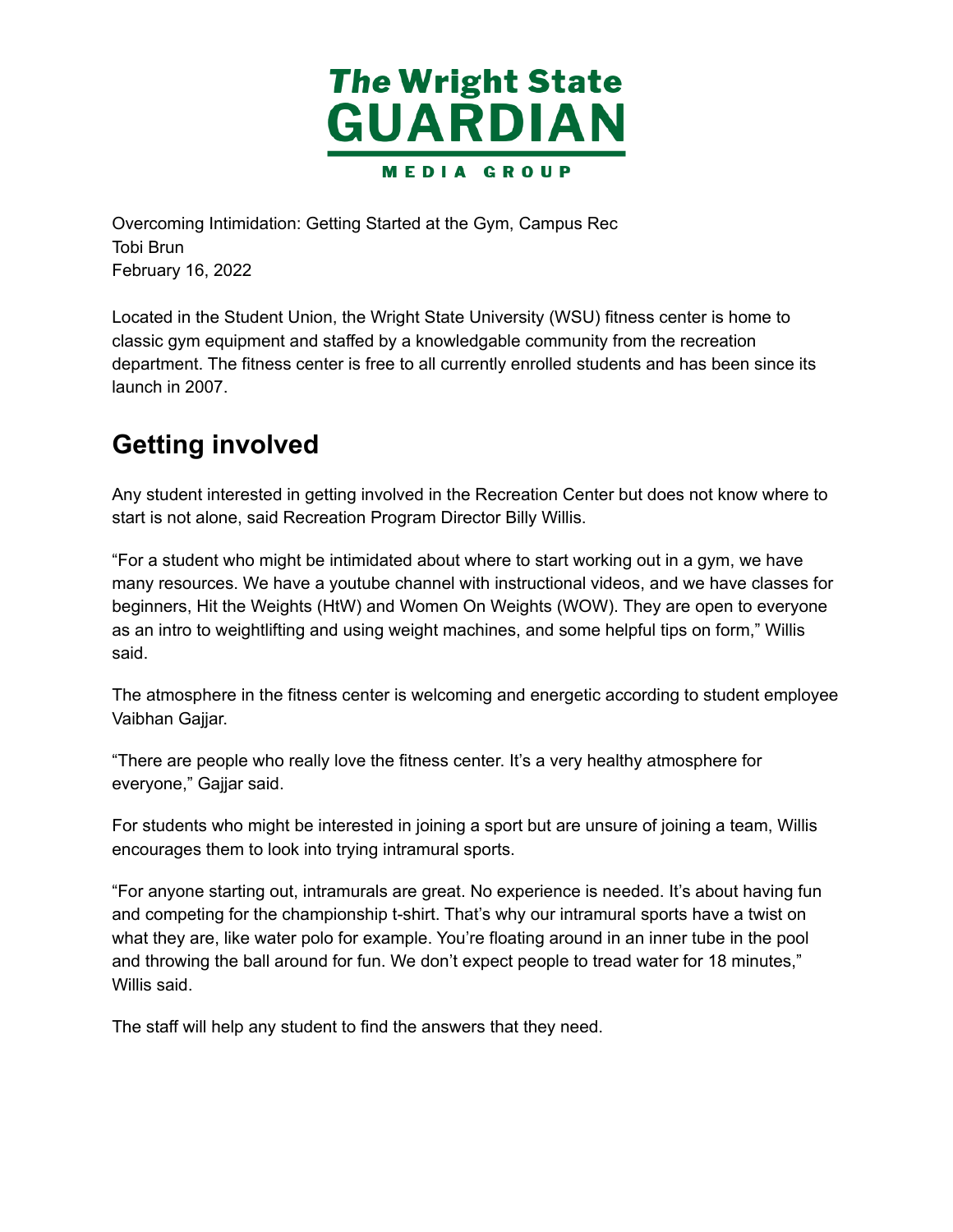

 "If I'm not able to answer a student's questions, we have great well-trained patrons here that can help," employee Rachana Giade said.

# **Accessibility**

 The Recreation Center prides itself on accommodating the needs of its users within possibility. In the case of WSU student Lily Berkow, the team was able to assist her in accommodating her fitness journey.

 "Lily is an avid participant in our program and very active even though her disability did not allow her to do some things. Well, I worked with her dad, and with our maintenance team, we actually designed a tool so that she could use the treadmill properly. Definitely something that we are excited and proud to have accomplished," Willis said.

# **COVID-19**

 For any student who may be worried about utilizing the fitness center during the pandemic, Willis encourages them to come to the gym and see their active precautions taken against COVID.

 "We are the cleanest we've ever been. People are cleaning their machines, our staff are cleaning the machines…It is very easy to get a workout in our facility in maintaining six to 10 feet, social distancing from others. We do have limits on how many people can go to fitness classes so that we can properly social distance," Willis said.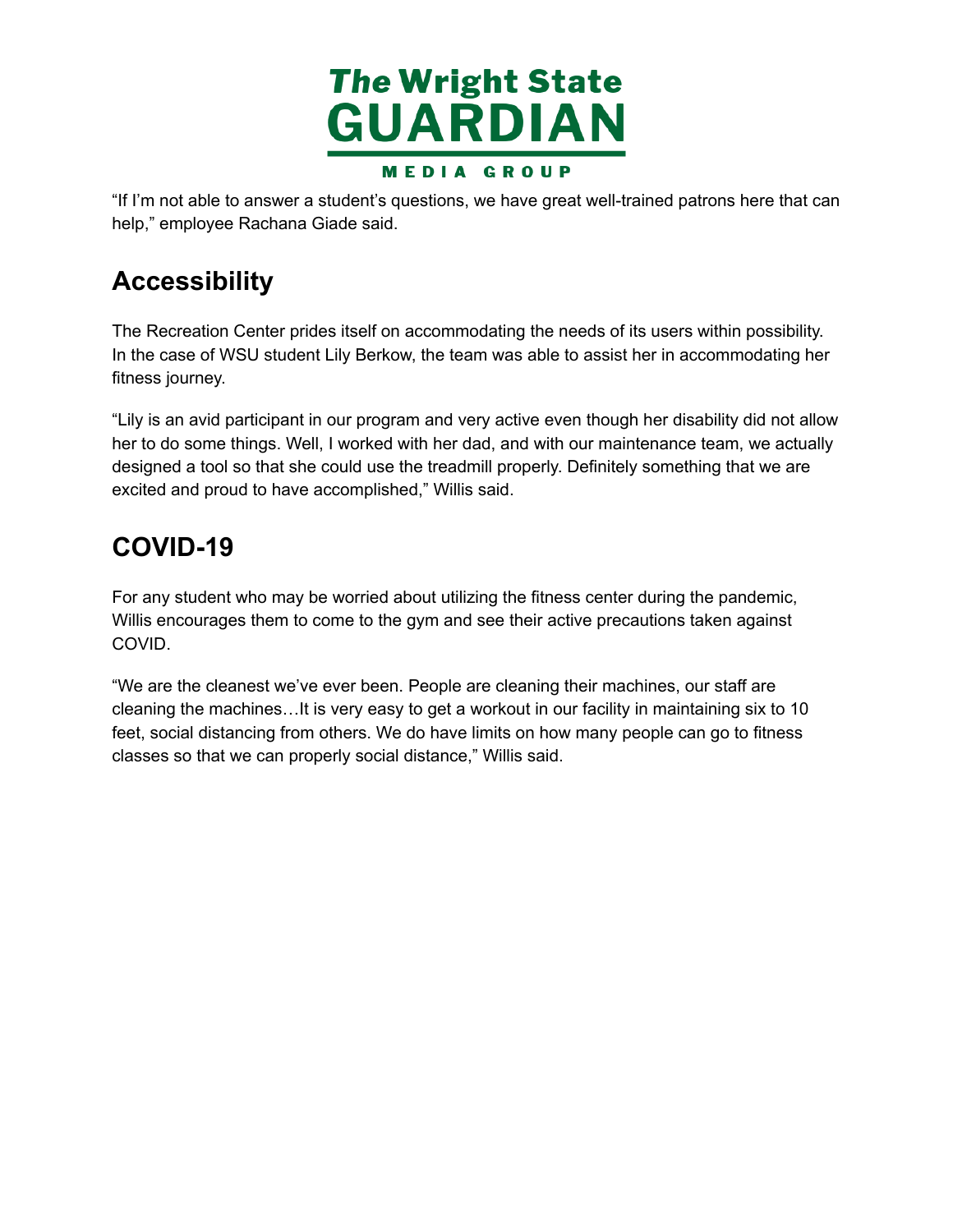

 COVID Rates Still High in Ohio, Greene County Above State Average February 16, 2022 Brendan Blankenship

 Officials continue to recommend much of the same recommendations such as masking and vaccination to mitigate the spread of COVID-19 as transmission rates still remain high in Ohio.

# **COVID in Greene County**

 Greene County, the county that the Dayton campus is located in, released a statement on Feb. 10, that described the COVID situation in the area.

 This press release states that there were an additional 36 positive cases on Feb. 9 and an additional 20 probable cases on the same day.

 Greene County's current number of cases per 100 thousand citizens is 661.8, which is above the state average of 481.0, according to the press release.

Greene County continues to utilize contact tracing as a preventative measure.

WSU has reported 577 total cases this academic year.

### **How to continue protecting yourself**

 Wearing a mask and getting vaccinated is still recommended. The Pfizer and Moderna vaccinations are now fully Federal Drug Agency (FDA) approved.

 Greene County officials continue to recommend wearing a mask and getting vaccinated. Getting vaccinated will still greatly decrease your chance of hospitalization and death even with breakout cases, according to the press release.

These officials also continue to recommend other measures such as washing your hands.

 "YOU have the power to reduce your chances of serious illness, hospitalization, and death," the press release stated.

 It is also recommended to upgrade your mask while there are still high levels of transmission. Dr. Lydia Bourouriba, director of The Fluid Dynamics of Disease Transmission Laboratory at Massachusetts Institute of Technology, explained in a press release on the American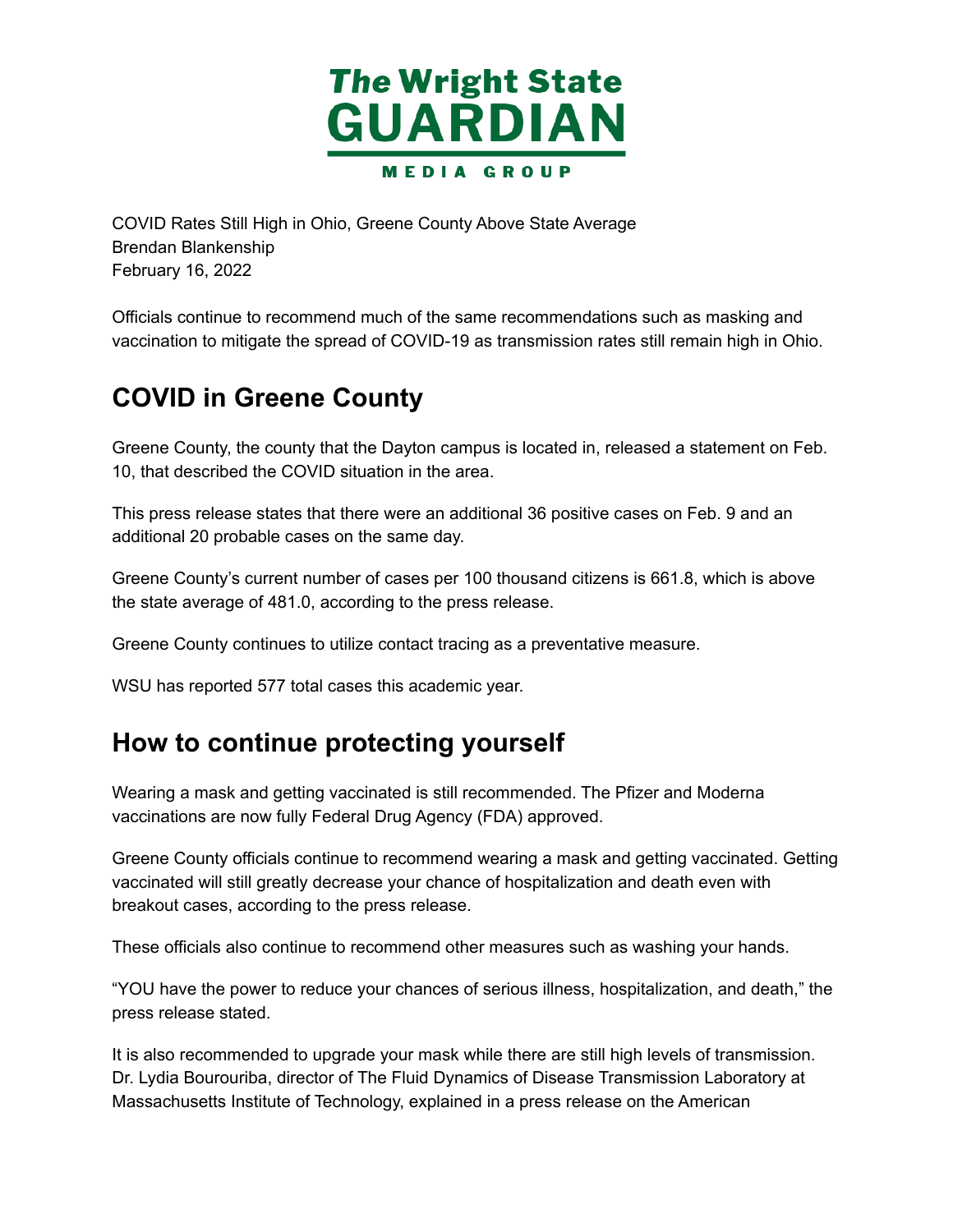

 Association for the Advancement of Science (AAAS) that masks should be KN95 or FFP2s in certain areas of the world.

"It's also protection for the person wearing the mask for what is being inhaled," Bourouriba said.

WSU continues its mask mandate that was reinstated on Aug. 5, 2021.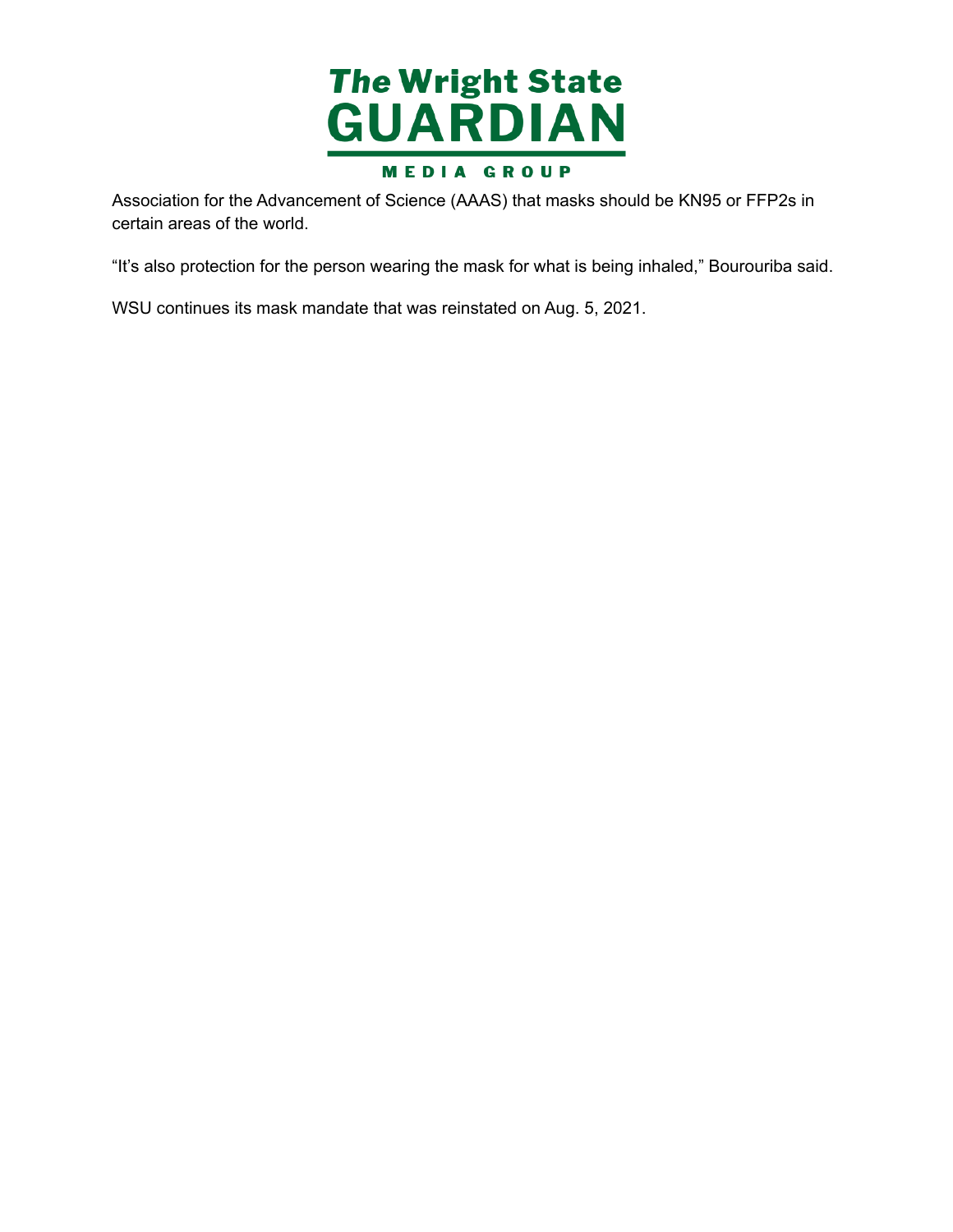

 SGA Discusses Raiderthon and Black History Month February 16, 2022 Emily Mancuso

 The Student Government Association met on Tuesday, Feb. 16 and presented two guest speakers to talk about Raiderthon and Black History Month and discussed various announcements.

# **Raiderthon**

Abby Adams from Miracle Makers discussed the importance and details of the upcoming Raiderthon fundraiser, held Saturday, April 9. The event is a 12-hour dance marathon to help raise money for the Dayton Children's Hospital. Students can learn more about Raiderthon [here.](https://wsuguardian.com/raiderthon-what-it-is-and-how-to-get-involved-now/)

 "Since the organization was first started, we have raised over \$360,000 for the hospital and to put that into perspective, the hospital serves 380,000 kids every single year," Adams said.

### **Black History Month and Undesign the Redline**

Quatez Bernard Scott, the intercultural specialist for the Bolinga Black Cultural Resources Center, talked about Black History Month at the meeting. The center collaborated with the library for the Undesign the Redline exhibit. Scott defined the practice of redlining as a discriminatory practice where services were denied to those in "hazardous" areas often determined by race. There are various events on the Undesign the Redline [webpage](https://liberal-arts.wright.edu/sociology-and-anthropology/undesign-the-redline#exhibit) that students can attend. The Black Student Union is preparing for their Heritage Ball to take place on Feb. 24.

 "This has happened, largely, in a lot of large cities in America, Dayton is also not immune to that," Scott said in reference to redlining.

#### **Announcements**

 The applications for SGA positions are open and students can now file petitions available on the main WINGS page.

 All students are encouraged to fill out the 'student life' survey that was recently sent to their emails and posted on social media.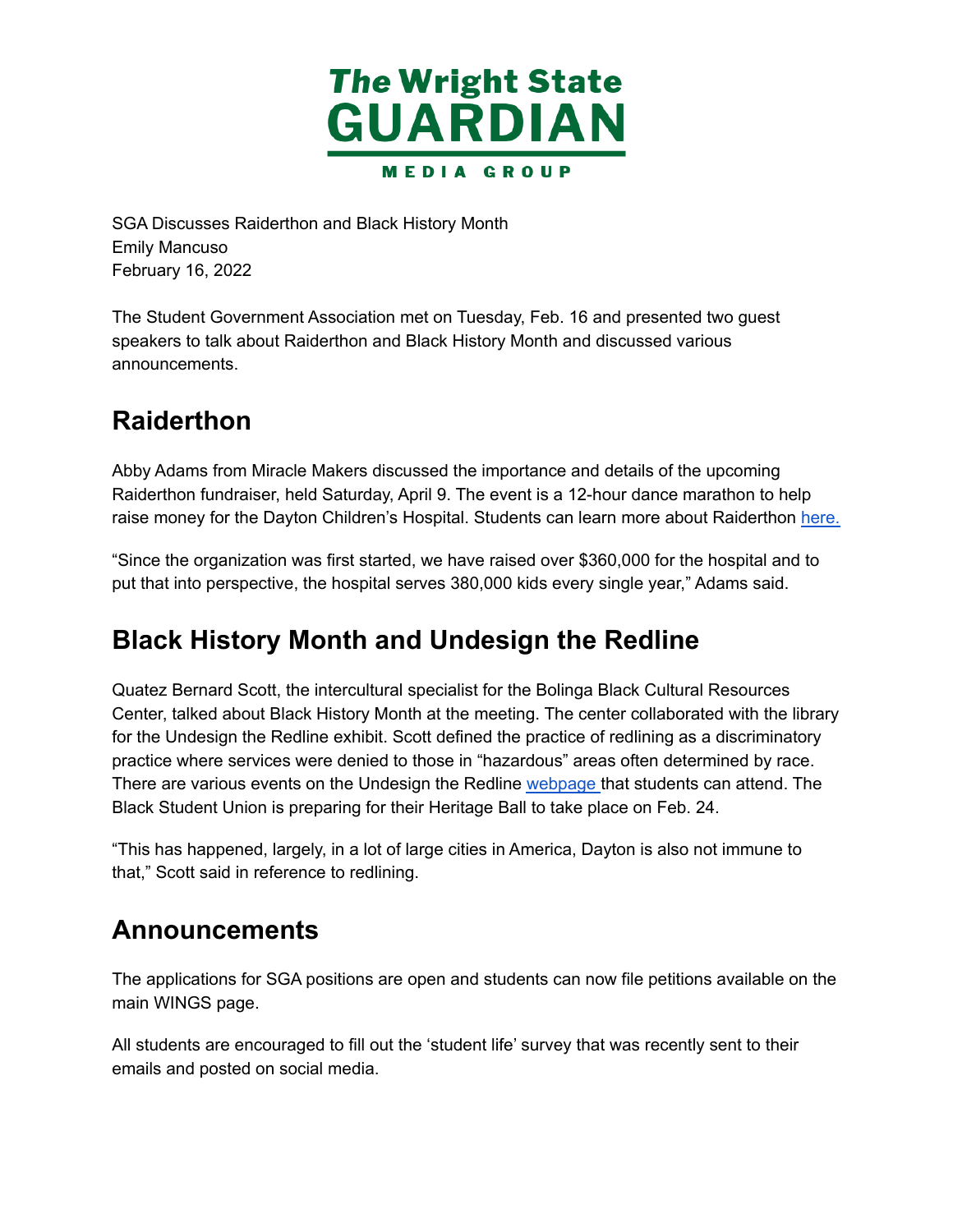

 WSU Professor Nominated for Edgar Allan Poe Award February 17, 2022 Emily Mancuso

 Professor Erin Flanagan's first four novels went unpublished. Now her novel "Deer Season" has been nominated for the Edgar Allan Poe Award.

# **Deer Season and nomination**

 Professor Erin Flanagan teaches creative writing at Wright State University and balances this with her success as an author of two short collections, one published novel (Deer Season), and one to-be-published novel (Blackout).

 "Deer Season" is a mystery novel following a teenage girl's murder in a small town located in Nebraska and the search for her actual killer suspected to be an intellectually-disabled farmhand in 1985. The novel was nominated for a 2022 Edgar Allan Poe Award for "Best First Novel by an American Author" by the Mystery Writers of America Association. Only four other novelists were nominated in this category.

 The prestigious Edgar Allan Poe Award is awarded to the best in the mystery genre judged by volunteers and writers alike. Flanagan was informed of her nomination the day after it had been officially announced.

 "My friend texted me. I was taking a nap and I woke up and she said 'Congratulations on your Edgar nomination!' And I said what? So I went online. I was like, 'Oh my god, there's my book," Flanagan said.

 The winners of the subsections of the Edgar Allan Poe Award will be announced on April 28. Flanagan's aim was not to win this award but to express themself as a writer.

# **Background**

 "I'm most interested in writing accurately and empathetically about the Midwest. And I'm interested in writing about women in feminist issues. And I think my overall philosophy is that people are good, but they screw up a lot," Flanagan said.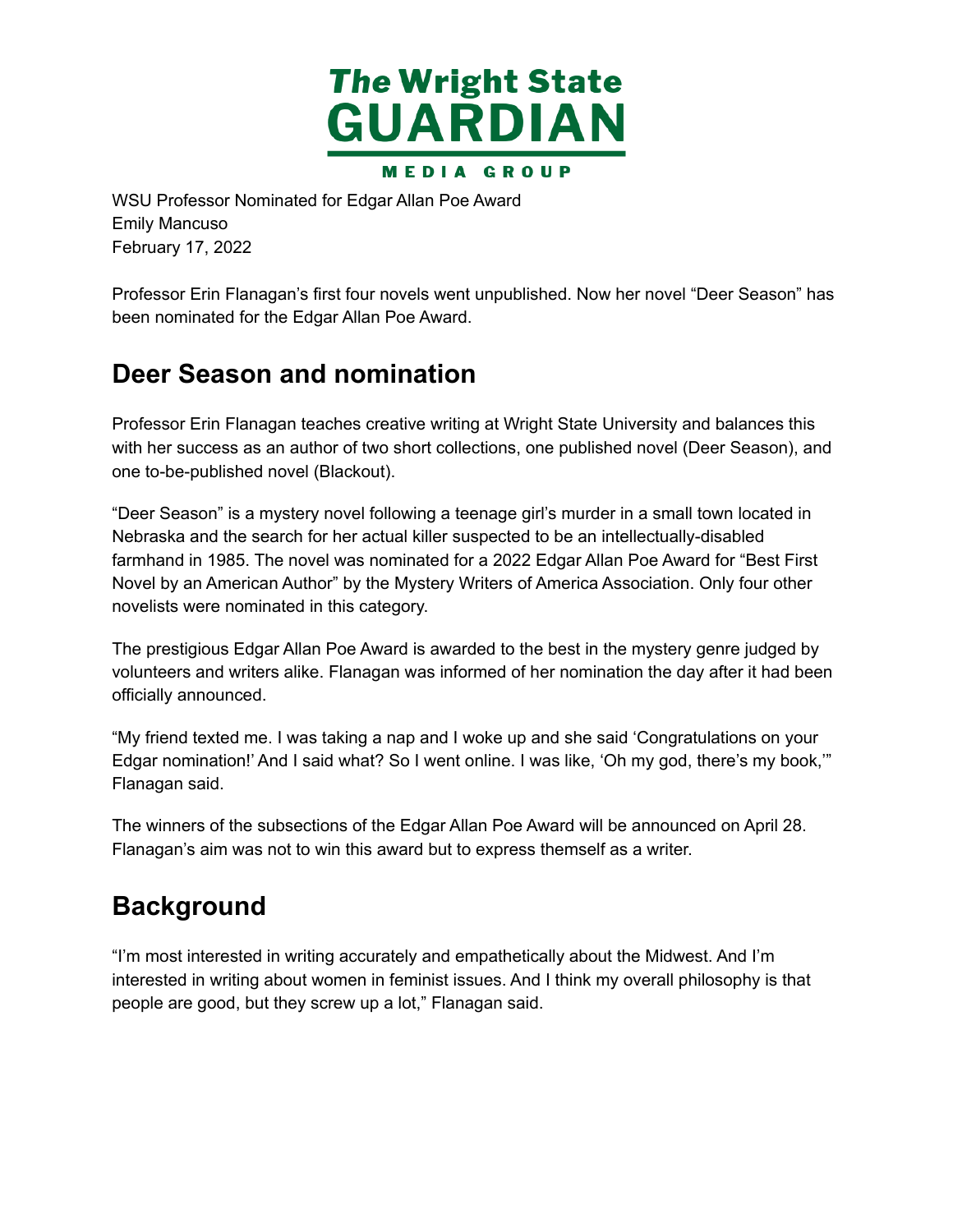

 Flanagan has appeared frequently in literary magazines (Southern Review, Missouri Review, etc.) and participated in creative writing fellowships, but got her start in creative writing after originally being a psychology major.

 "When I was in undergraduate, I happened to take a creative writing class and be like, 'Oh, this is a lot of fun' and it was the first class I can really remember taking where I have a lot of discipline to do the work," Flanagan said.

 Flanagan currently teaches fiction writing courses for undergraduate students and hopes for a return of a novel-writing course she has previously taught.

Flanagan's next novel, "Blackout," is currently available for pre-order on her [website.](https://erinflanagan.net/books/blackout/)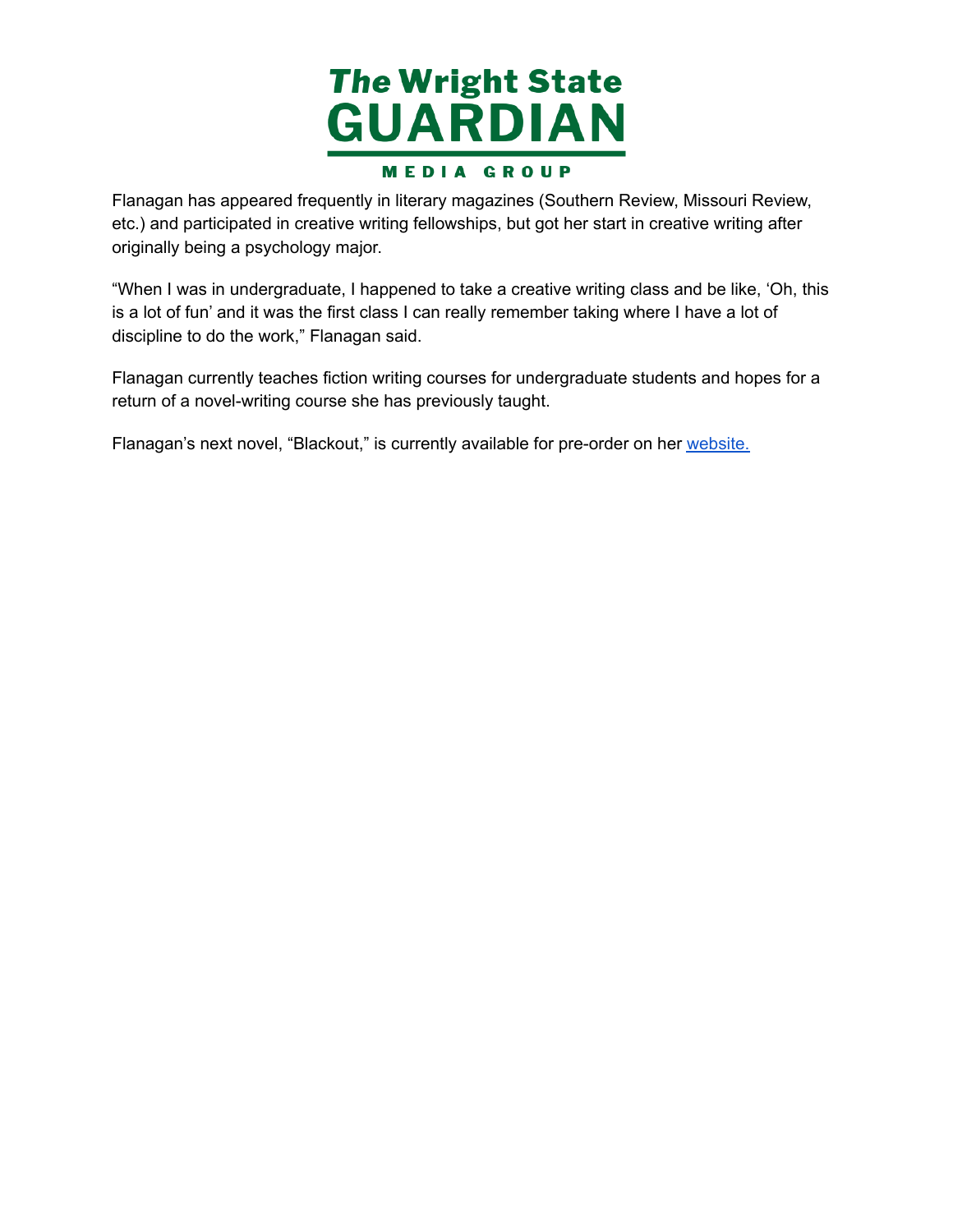

 Dayton's Not Dead: Gem City Selfie Museum February 17, 2022 Emily Mancuso

 Gem City Selfie Museum will offer art therapy and impactful photo sets in addition to their already thriving pop-up exhibits to the Dayton community.

### **Mission**

 Gem City Selfie Museum has a strong emphasis on community, but also on the importance of mental health.

 "This is everyone's museum, it's the community's. That's why I'm so adamant on input and ideas and creating community groups, which will start very soon. Because we want everyone's input and we want everyone to feel like they were a part of bringing this historical museum to the city of Dayton and its surrounding areas," NaAsiaha Simon, founder of Gem City Selfie museum, said.

 Simon first thought of the idea of a selfie museum after her first brain surgery in 2020. She saw the importance of photography and art therapy as a form of healing after being introduced to color therapy exercises.

According to the Gem City Selfie [Museum](https://www.gemcityselfie.com/) website: "The mission of the Gem City Selfie Museum is to be a space with interactive illustrations that are created to help alleviate anxiety, depression, and stress. Cultivating community engagement and sparking creativity through the use of visual art installations to bring focus to positive life experiences and boost confidence."

 Pop-up exhibits will continue to follow the themes of social awareness and mental health, such as disability awareness month and brain tumor awareness month. Teresa Perretta, director of development, hopes to spread the idea of their mission to a wider area.

 "I plan to support the Gem City Selfie Museum and the Selfie Squad into global expansion. My goal is for our selfie walls, museums and pop-up events to exist worldwide. Sharing the joy throughout all of humankind, made with love, from the Gem City," Perretta said.

# **Services**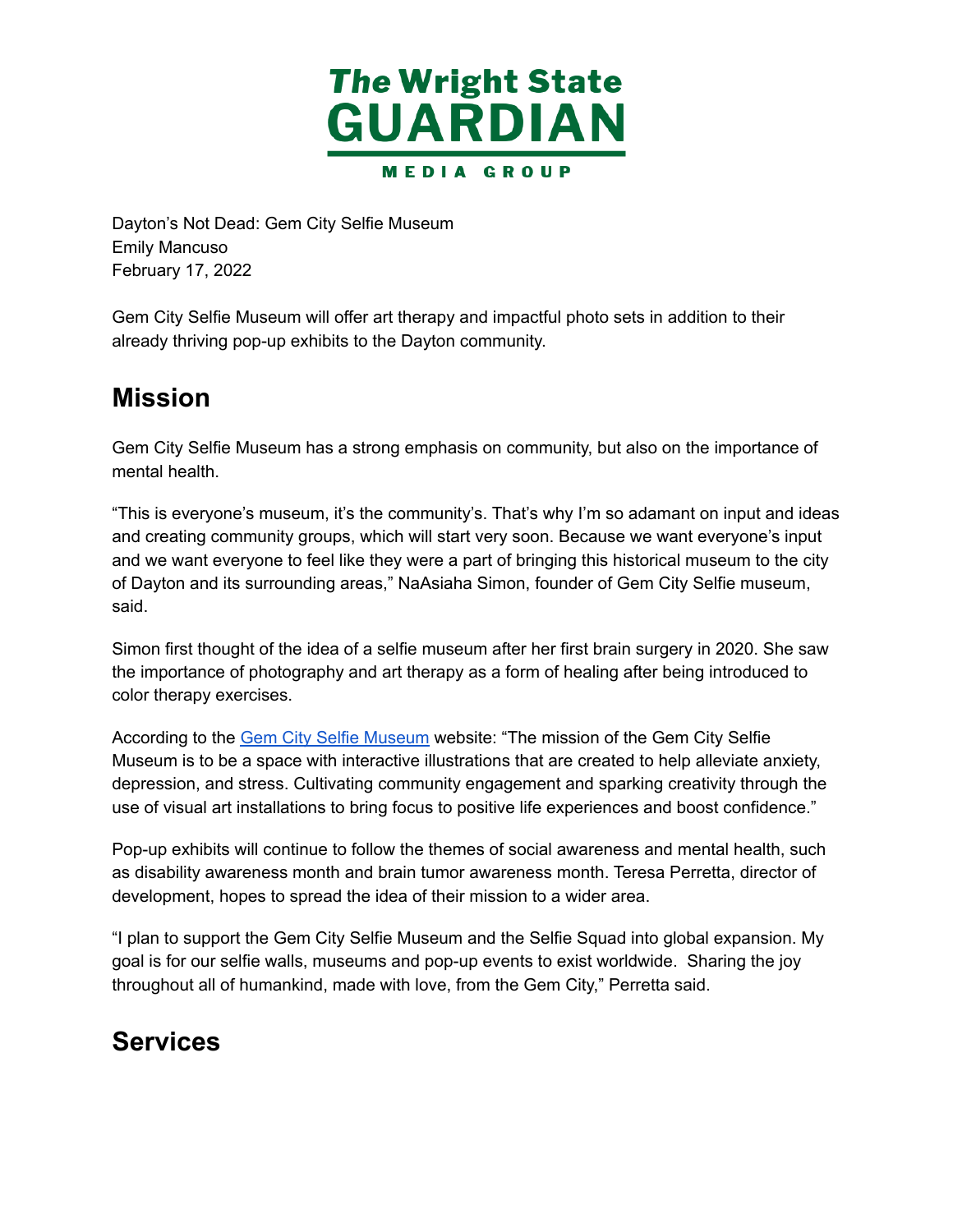

 The most recent exhibit for Black History Month will be open for the duration of February in the main branch of the Dayton Metro Library. Everyone is encouraged to stop by the themed photo sets celebrating the work of famous black artists and educators, all of which are provided free of charge. Similar exhibitions will continue to happen with varying themes.

 The selfie museum itself is set to open at the end of spring or early summer of this year. The museum was originally set to open in the summer of 2021, but the COVID-19 pandemic has delayed construction efforts.

 The space is 8,000 square feet that includes 33 walls, five rooms and five closets. Every quarter the room themes will rotate to something new, often decided by members of the Dayton community such as regional artists and local organizations. These local organizations and artists may sign up for this on the Gem City Selfie website with a form coming soon. These community groups may choose to be involved in the art and color therapy services offered.

 The museum will be open from 10 a.m. to 8 p.m. Thursday through Saturday. Sunday will have special hours from noon to 6 p.m. Prices are \$25 dollars per person per hour and are open to everyone regardless of age. Masks will be required, however, guests may take them off for pictures.

# **Student opinion**

 The museum has not revealed its address publicly yet but will be located just 15 minutes away by car from Wright State University in the Oregon District. Freshman Heidi Raber believes it could be beneficial for creative students on campus, but is unsure if college students will be motivated to go to such a business.

 "There are a lot of creative people and art majors and also just people wanting to get to know people. But no [people might not visit], because it's not really at Wright State, it's in a different location," Raber said.

 Raber also mentioned that the price may be out of range for some students, but appreciates that they offer art therapy.

Interested students can follow Gem Selfie Museum on Instagram at @gemcityselfie.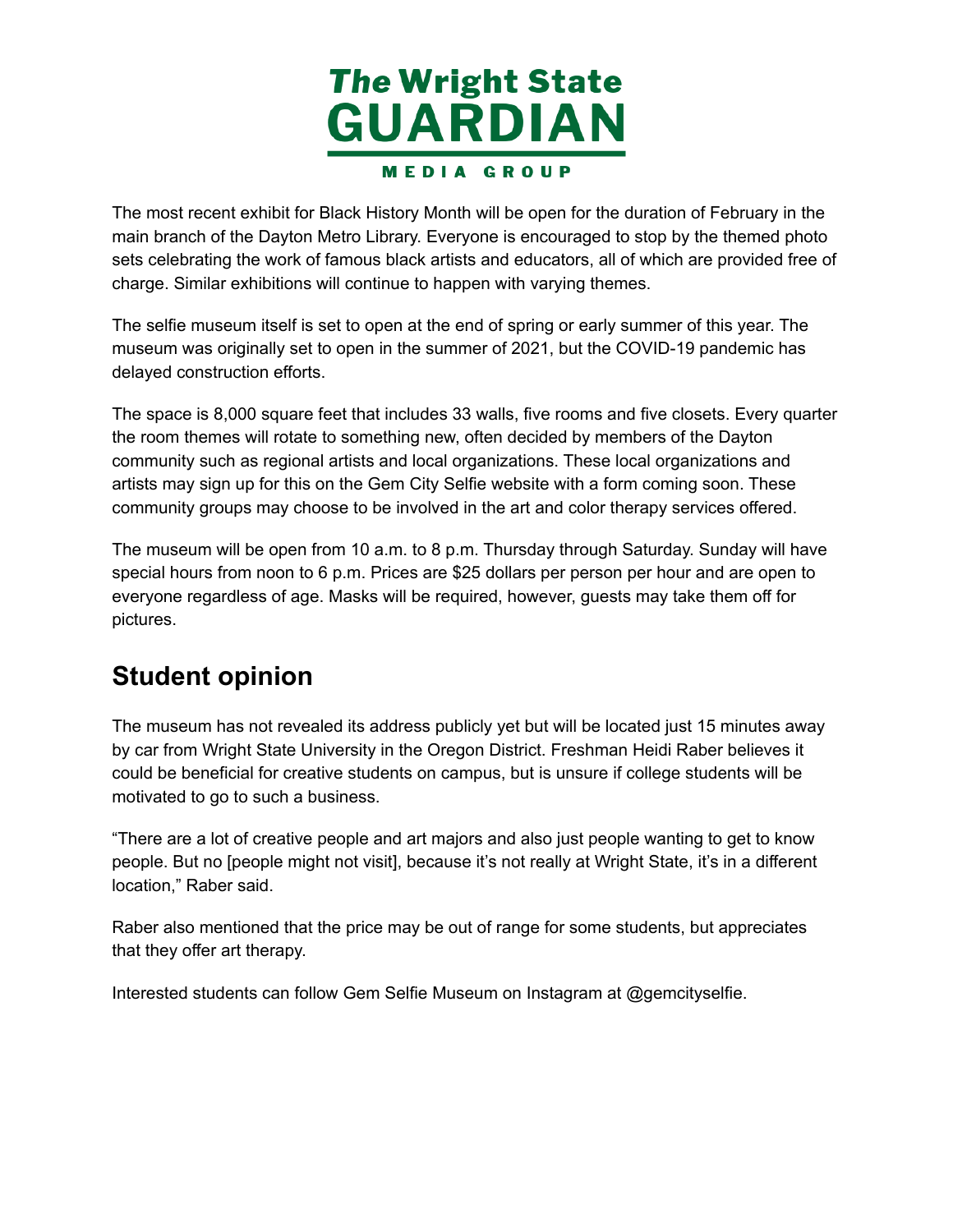

 WSU Waste Scanners: No Additional Testing Despite Covid Spikes February 17, 2022 Jamie Naylor

 Wright State University (WSU) continues to use wastewater testing to monitor COVID-19 cases on campus. No additional testing or COVID precautions were taken for residential students despite past spikes and virus cases.

# **Wastewater testing project**

 COVID wastewater testing began at WSU's in January 2021 through the use of scanners. The project was supported by the Ohio Department of Health, which gave the university a half-million-dollar grant to conduct the testing.

 WSU has continued this wastewater testing as an additional tool to detect the virus on campus but, only uses it as a data measuring tool to monitor COVID cases on campus.

 "The collection and analysis of the data has been occurring to determine if the cases reported in the residence halls correspond to differences observed in the wastewater analysis," Dr. Marjorie Markopoulos, director of environmental health and safety, wrote.

 Additional COVID testing has yet to occur in the residence halls because of the wastewater testing, even when a spike was detected.

 According to Dr. Ola Kolawole, a WSU research assistant professor and director of the lab that conducts the testing on the wastewater, there was a spike in coronavirus cases at the beginning fall semester, of 2021, when students started to return to campus.

 During this time, WSU did not enact any additional COVID precautions in the affected residential halls

 "The school just brought out the general COVID testing and vaccination program at that time so there was nothing more specific done because of the spike," Kolawole wrote.

 Dr. Markopoulos went on to explain that when elevated levels are detected, Environmental Health and Safety monitors the situation to see if any response is necessary.

### **The science behind wastewater testing**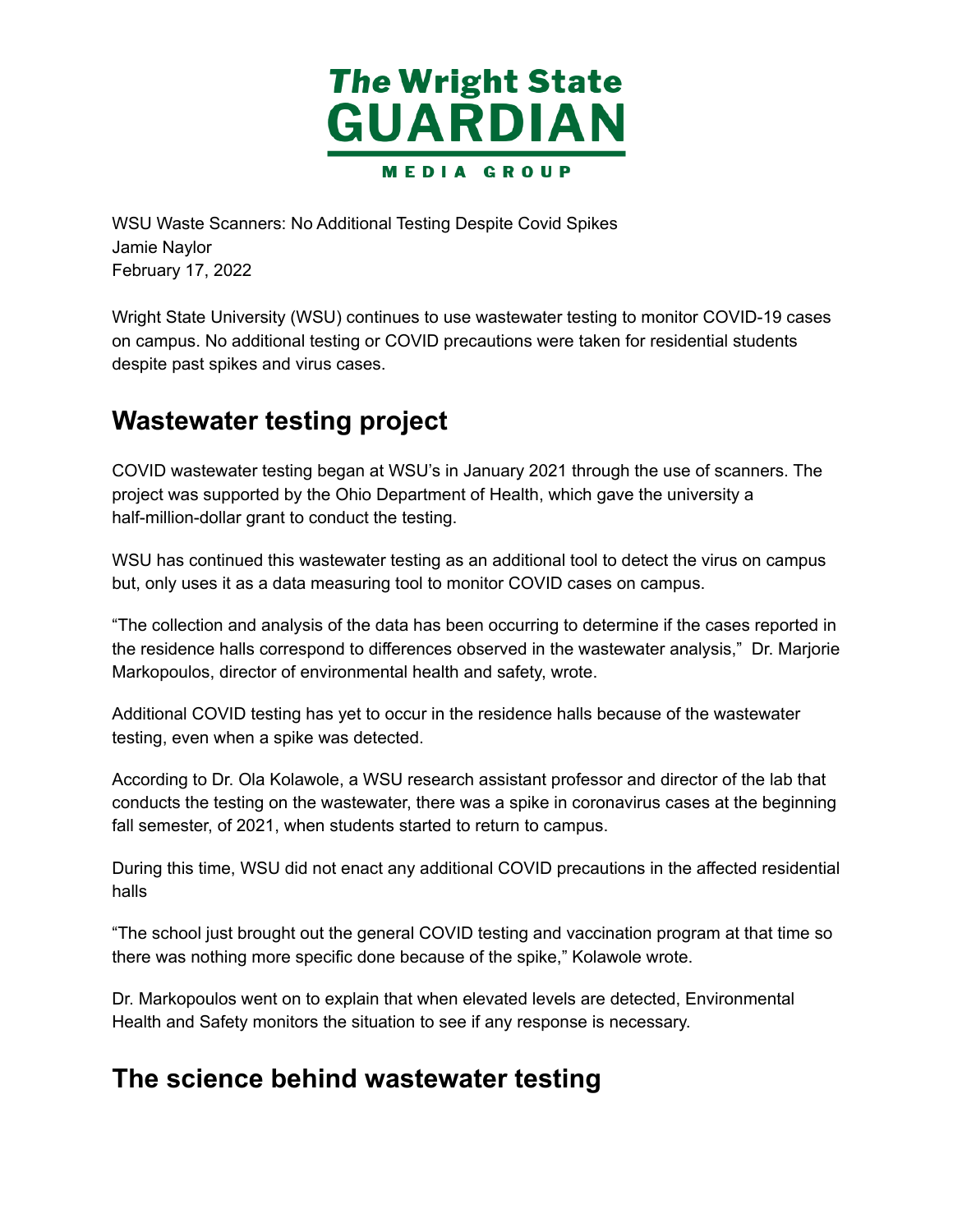

 There are four scanners located outside residential halls on the Dayton campus and one scanner on the Lake campus. These scanners take samples of the wastewater which are then sent to Kolawole's Lab on the Dayton campus.

 Kolawole's lab then extracts Ribonucleic Acid (RNA), a molecule inside the human body, from the wastewater to detect coronavirus diseases.

 "We can detect coronavirus genomes in wastewater when someone in the community is infected even without showing any symptom. We can also detect the genome a week before an outbreak occurs," Kolawole said.

 A genome is a set of an organism's genetic makeup, according to the National Human Genome Research Institute.

 This data then can be used to detect a spike in COVID cases and be used to recommend additional COVID testing.

According to Kolawole, 10 tests are taken each week from the scanners.

# **Wright State COVID policies**

 WSU has a COVID vaccine requirement for university employees, a university-wide mask mandate and an asymptomatic testing program.

The wastewater testing will continue until June 2022.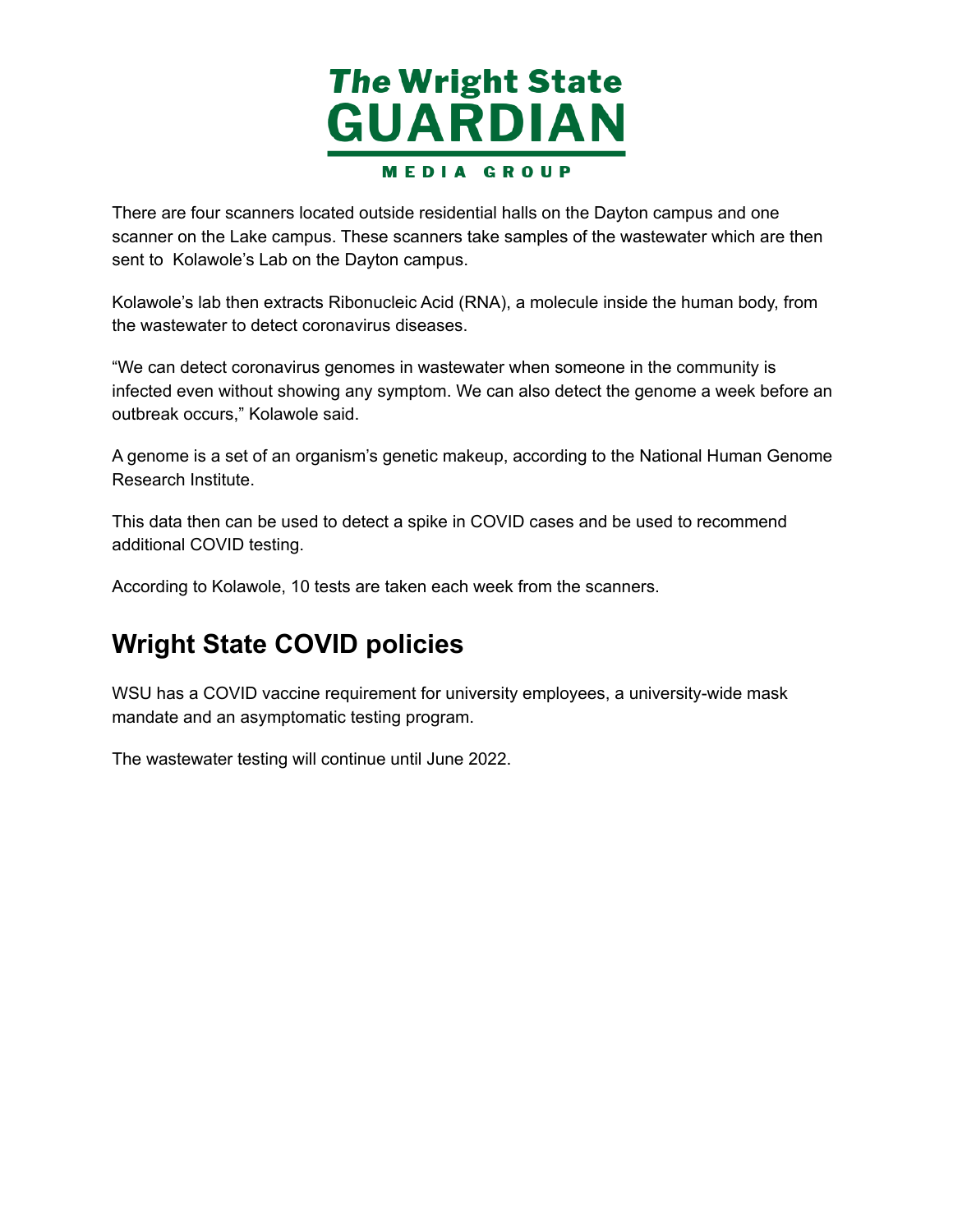

 Raidergang Baseball: Preseason Roundup February 18, 2022 Noah Kindig

 Wright State University (WSU) baseball is ready to go for the 2022 spring season and is already looking like a dominant force headed into their first games against #21 Georgia Tech and #7 Oklahoma State.

 The team finished the 2021 season on a 35-13 mark, with a 21-1 record at home at Nischwitz stadium. Their post-season included a Horizon League Championship, a trip to the NCAA Knoxville regional, three players signing MLB Contracts and another two entering MLB free agency.

 Despite these losses, Head Coach Alex Sogard has returned a ton of talent, including Preseason Player of the Year Sammy Sass, and has built the team's schedule as difficult as possible, facing off against two ranked opponents from the start.

 "We're excited to get going," Sogard said. "I know the guys are ready to compete. We'll get tested right out of the gate, but I'm looking forward to the competition."

### **Be the best, play the best**

 The Raiders are no stranger to building a tough schedule for themselves, ranking 24th in the nation last year in the Rating Percentage Index (RPI).

 They ranked 31st this year, bringing some big-name schools to their schedule outside of their ranked opponents, including Ohio State, Michigan, Cincinnati, Xavier and Dayton.

 "We like to challenge ourselves, especially early," Sogard said. "That's always been our motto. Whatever game or whatever level you're at, you want to try to play the best and beat the best."

 For the players, the games against strong competition are always exciting matchups, both for preparation and also to improve.

 "We're always excited for those games," Justin McConnell, a junior for WSU, said. "Going down south and playing against those big schools, we always want to take two or three games from those guys."